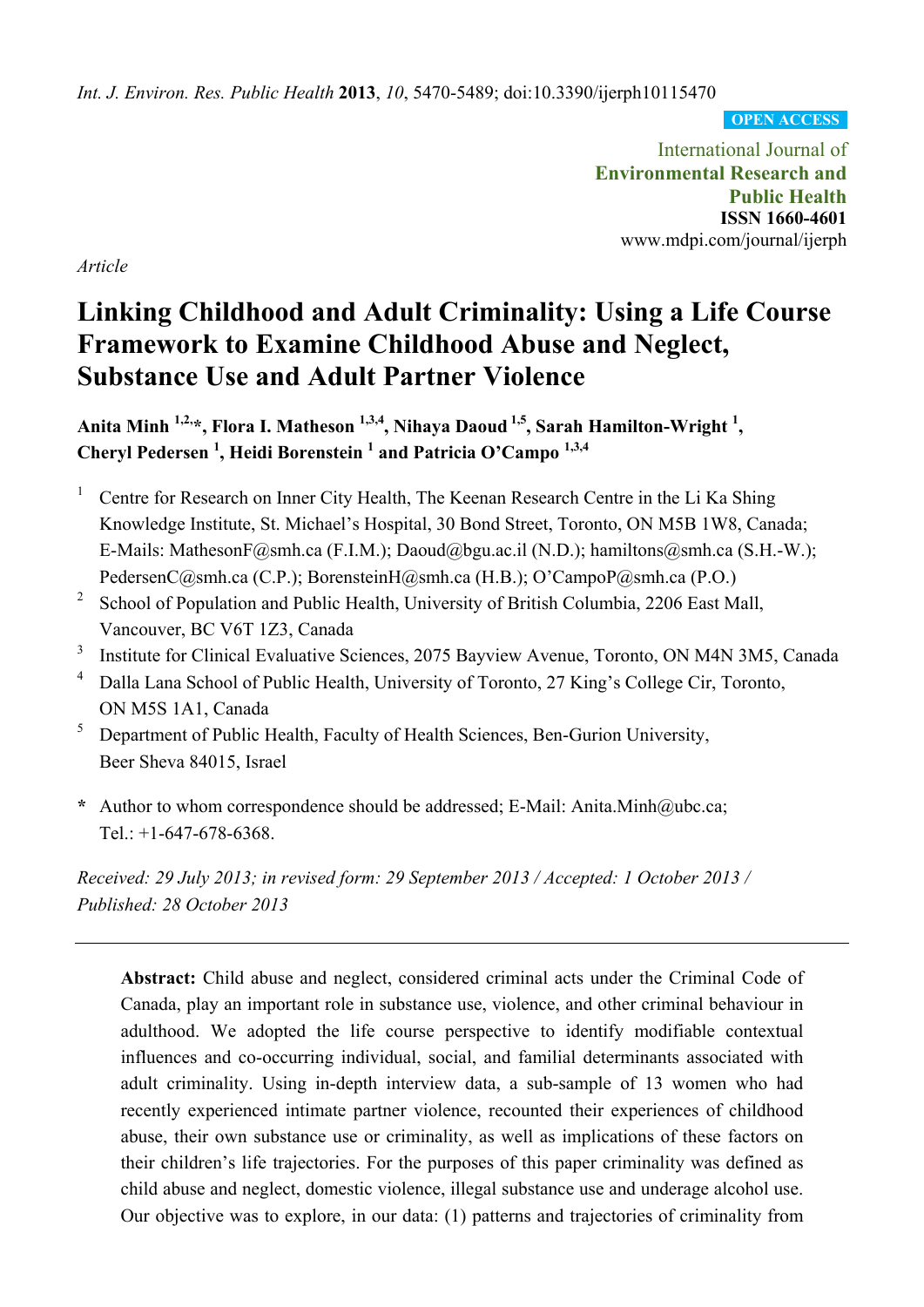childhood to adulthood among women who were victims of violence, and (2) cumulative effects of early life exposures on experiences of criminality; with the aim of describing the life course perspective as a useful framework to understand criminality along the life trajectory. The analysis was not designed to demonstrate causal connections between early childhood and adulthood experiences of criminality. Rather we generated qualitative and quantitative hypotheses to guide future research in the field. Implications for research and interventions are discussed.

**Keywords:** life course; intergenerational patterns; child abuse; substance use; criminality

## **1. Introduction**

The theory of intergenerational transmission of violence describes the tendency of exposure to violence or aggression in one generation to increase the likelihood of violence or aggression in the next generation. In its most common application the theory posits that children who are maltreated by their parents, guardians or other family members are, compared to those who grow up without abuse, more likely to grow up to maltreat their own children [1]. Crime theories would suggest that family disorganization and poor parenting practices result in weakened social bonds for the child and consequently low self-control [2–5]. Patterson specifically argued that antisocial behavior emerges from families marked by harsh discipline, negative parental interactions with their children and poor supervision [6]. Over the last three decades, there has also been growing support for the argument that there is an additional genetic basis to the transmission of personality traits related to criminality, such as aggression, anti-social behaviour, and impulsivity [7–10]. An early twin study by Christiansen [9], for example, demonstrated a stronger relationship between identical twins for violent crimes, suggesting a hereditary component to violence. More recent evidence suggests that though earlier research which partitioned genetic and social environmental transmission of such traits has been useful in helping to demonstrate the validity of both paradigms in the development of criminality, the reality is more complex [8,11]. The dynamic interplay between individual genotype and the environment during childhood is now thought to contribute to the development of criminal behaviour in adulthood.

Child abuse is a criminal act under the Criminal Code of Canada [12]. Child neglect and physical/sexual abuse is a pre-cursor to serious social problems including adult victimization, sequelae of serious mental health problems and maladaptive parental practices, which can potentiate the intergenerational transmission of violence. Through social learning processes, children learn behaviours both from experiencing the ways in which others treat them, as well as observing how their own parents treat each other [13–15]. Exposure to interparental violence and resultant modeling may then teach children that violence is a means of resolving partner conflict, causing them to tolerate such behaviour and increase their likelihood of violence perpetration in adulthood [15–17]. In much of the literature on intimate partner violence (IPV) the theory of intergenerational transmission of violence is used to explain violence, both towards women by their partners, and by abused women towards their own children. For example, Heyman *et al.* found that mothers who experienced childhood victimization and who were exposed to interparental violence were more likely to perpetrate abuse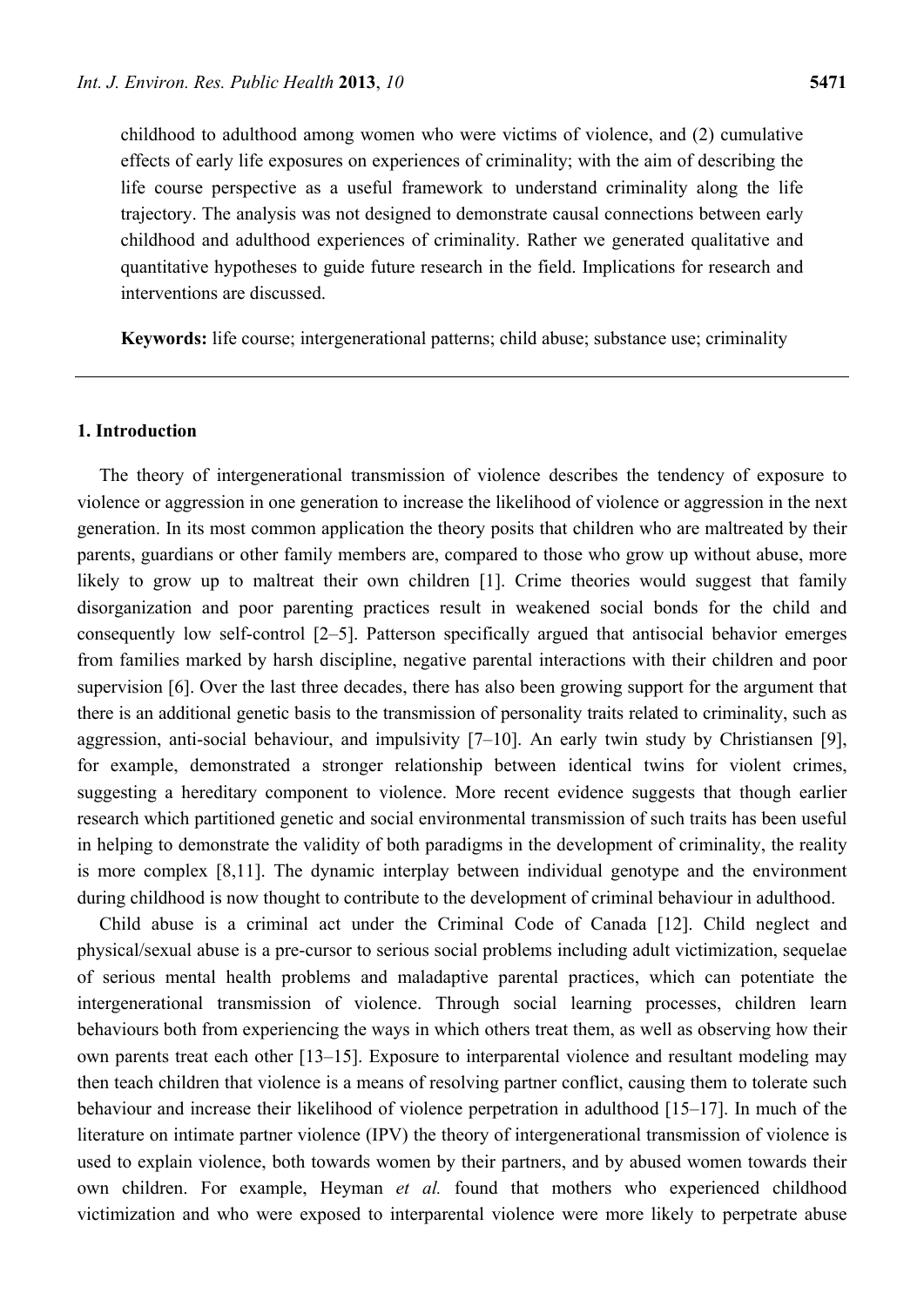towards their own children, and that this abuse in childhood was associated with partner violence perpetration in adulthood [18].

One framework that is particularly useful for considering early influences on adult experiences and outcomes is a life course perspective. A life course perspective in women's and maternal and child health is increasingly being employed [19–21] while it is more developed within the criminality literature [4,5,22]. A life course perspective takes into account social, economic and environmental determinants of well-being with the goal of trying to better understand factors to ensure optimal health and developmental trajectories over a lifetime and across generations [20]. Several features of the life course approach help to create a framework by which we might systematically understand the determinants and consequences of child abuse or neglect, adult abuse, and intergenerational transmission of abuse.

First, a life course framework seeks to understand pathways and trajectories as an "integrated continuum of exposures, experiences and interactions" [20]. So, while research which explores the link between child and adult abuse without reference to a life course perspective does simultaneously consider these as variables in regression analyses, such approaches fail to uncover relevant modifiable contextual influences or co-occurring individual, familial and social determinants [23]. Second, cumulative impacts of adverse conditions early in life can determine adult development and well-being. Within these ideas of cumulative exposure and pathways and trajectories, a life course perspective seeks to further investigate the multi-level risk and protective factors (e.g., individual behaviours, family stressors or supports, neighbourhood deprivation or resources, and larger societal level policies) that shape current and future vulnerabilities, strengths and well-being. Thus, the life course framework seeks to capture the complexity and interaction of these early determinants in a dynamic fashion rather than just as indicators of the presence or absence of early risk factors on later outcomes. For example, Sampson and Laub [4,5], in their life course theory of crime, argue that while weakened social bonds can lead people on a trajectory to antisocial and criminal behavior; there are key turning or transition points along the life course (e.g., as employment, marriage and parenthood) that reestablish social bonds and promote prosocial behavior. Within their framework, movement away from adverse life experiences occurs when people are able to access positive human and social capital in the form of networks, social relationships and contexts [4,5,22,24]. Finally, a life course perspective enables us to link critical determinants over time using a developmental approach [25].

In addition, a life course framework helps to underline the importance of considering the contextual factors in which childhood abuse and exposure to violence occurs when drawing links between these events and adverse adult outcomes. In some ways, the connection between parental conflict and children's adjustment occur because of the social and family contextual factors within which parental conflict arises, rather than as a direct result of parental conflict [26]. Much of the literature on this topic often fails to include contextual factors as possible mediators in explaining the intergenerational transmission of violence yet, as has been shown in the studies that do take these factors into account [16,26–28], they play quite a significant role.

We are therefore interested in looking at patterns and trajectories of criminality from childhood to adulthood among women victims of violence using a life course perspective. For this paper criminality is defined in several ways. First, from the perspective of the woman as a child, criminality takes the form of child abuse and neglect by her parents or guardians, which includes "acts of commission",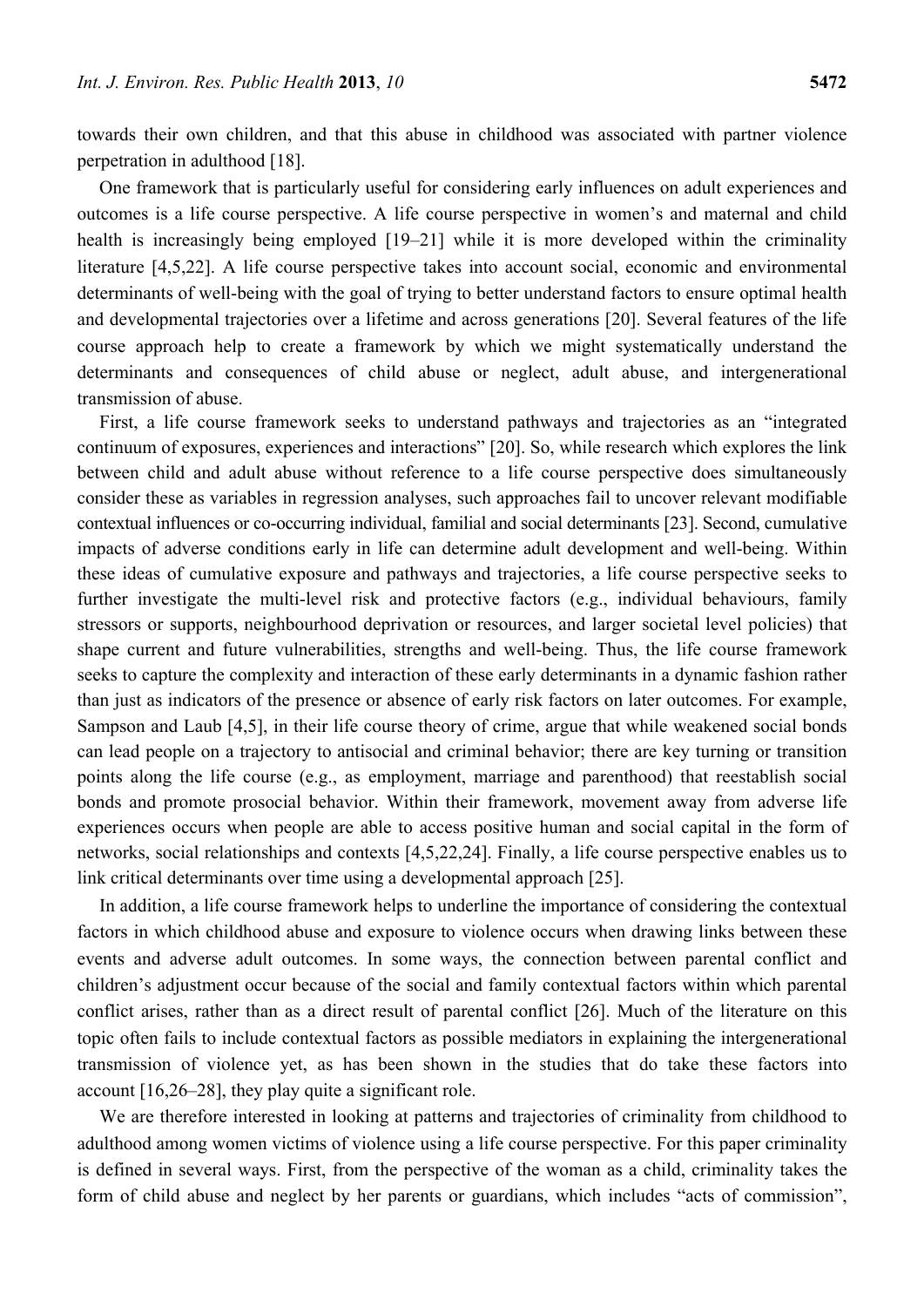or omission by a parent or other caregiver that result in harm, potential for harm, or threat of harm to a child. The five principal forms of maltreatment are physical abuse, sexual abuse, physical neglect, emotional maltreatment and exposure to domestic violence [29]. The emotional, behavioural and psychological sequelae of child abuse and neglect affect childhood development and life course decisions that have implications for the woman and her children long after the experience of abuse.

From the perspective of the woman as an adult and her own children, criminality refers to illegal substance use (her own or her children's). For children, illegal substance use might be drug-related or if underage alcohol-related as well. Criminality also refers to abuse and neglect of her own children.

In using this lens to analyze our data, we will qualitatively explore whether and how the life course framework is useful to understand life trajectories involving criminality after experiences of child abuse. The paper will not demonstrate causal connections between early childhood and adulthood experiences of criminality, but will generate qualitative and quantitative hypotheses, from a life course perspective, that will guide future research in the field.

## **2. Methods**

The present study used data from the Housing and Women's Health Study, a project conducted to examine the intersections between housing and health within women who had recently experienced intimate partner violence (IPV). This study was approved by the research ethics board at St. Michael's Hospital in Toronto, Canada. Potential participants were recruited from five regions in Ontario, Canada. The regions were selected to include urban and non-urban locations as well as large, medium and small geographical areas. A network of relevant organizations, including women's shelters, social housing authorities and community service organizations, were contacted to facilitate recruitment at their respective sites. Site representatives posted and distributed flyers to potential participants who were requested to telephone the study recruitment team to assess their eligibility to participate and schedule an interview. Eligibility criteria included women between the ages of 25 to 60 who resided in one of the three housing types (social, transitional or independent dwelling) and had experienced IPV within the past 5 years.

Semi-structured interviews were conducted with 41 women. The interviews focused on perceptions and experiences of housing stability/instability, health, and IPV. A subsample of 13 women voluntarily disclosed personal experiences related to child abuse, neglect, or substance use, and the abuse or neglect of their children. Interviews were conducted in the women's own homes or in an agreed upon private location and lasted between 60 to 90 min. Interviews were audio recorded and transcribed verbatim. Following the interview, participants completed a short descriptive survey about their housing, health, and IPV experiences. A detailed description of our analytic process for this project has been published elsewhere [30].

A small number of women in the sample  $(n = 13)$ , unprompted, recounted personal experiences of child abuse, neglect, or substance use, and the abuse or neglect of their children. The presence of such narratives within the interview data situate IPV, addiction, and other adversities, not only as circumstances faced in adulthood, but as symptoms of detrimental life trajectories set into motion early along the life course of these women. Drawing from the original analysis, the research team selected a number of relevant themes that pertained to childhood experiences of abuse or neglect to be further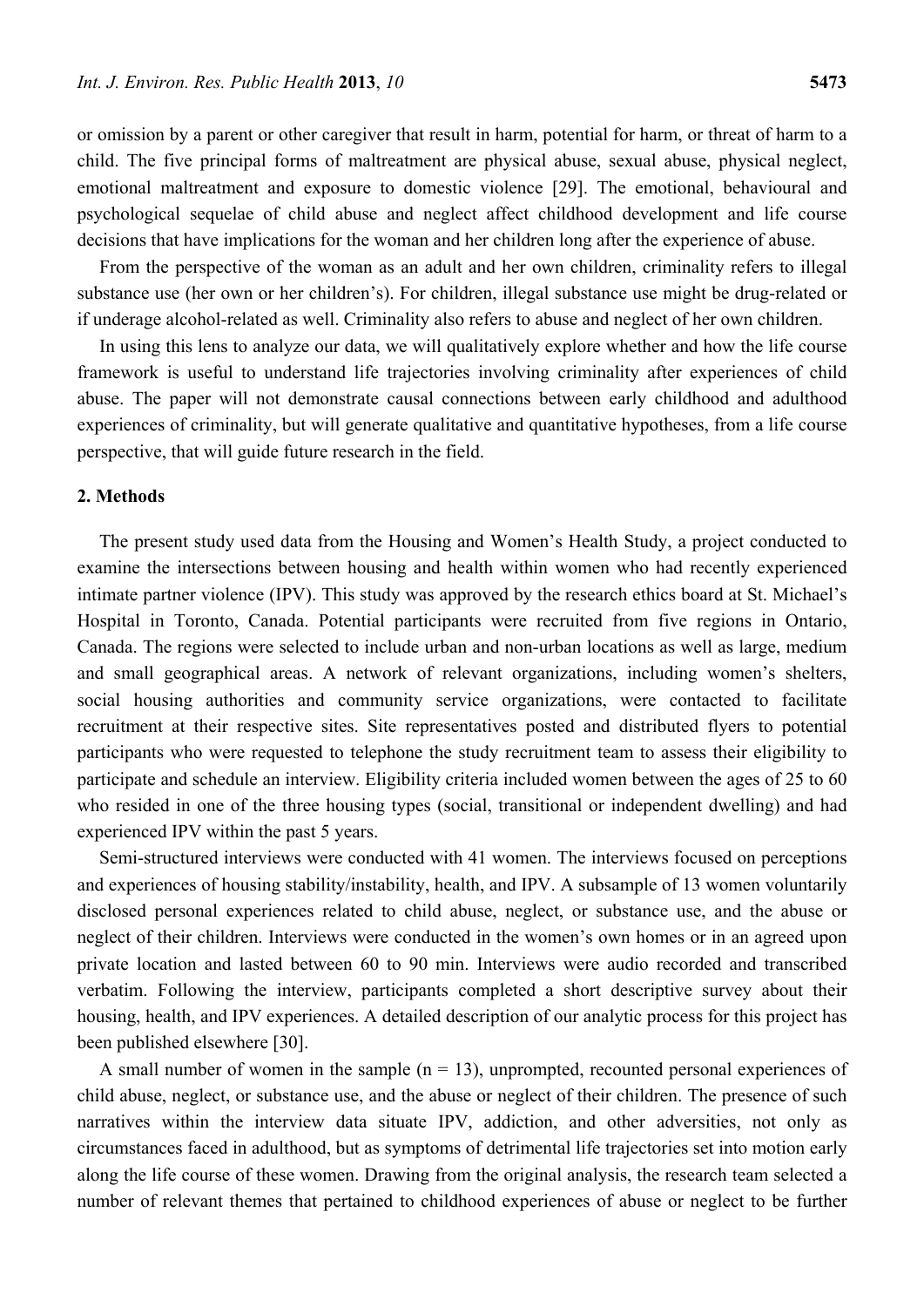analyzed for this paper: childhood experiences, childhood abuse, children, young and youth, cycles, patterns of abuse, substance use and abuse, family influences, and mental health. The transcripts of the 13 women in the subsample were then re-analyzed in detail.

## *The Life Course Framework: Pathways and Cumulative Exposures*

Two related key features of the life course framework guided the analysis: (1) cumulative advantages and disadvantages, and (2) mediating pathways linking variables from childhood to outcomes adulthood. The former emphasizes the accumulative nature of exposure to risk and resilience over time. Where one adverse or beneficial exposure tends to lead to another, over time, the risks a woman accrues during her life time will be analogous to a "chain of risks" [31]. Cumulative exposures may have "additive effects", whereby each exposure increases risk for an individual; and, they may lead to a "trigger effect" wherein the final link along the chain of risks is the tipping point following which adverse outcomes immediately occur [18,32].

Pathways, meanwhile, refer to the multiple trajectories of education, work, and family that are followed by individuals and groups throughout society. In research and in theory, particular importance is placed on understanding the developmental implications of life transitions along the pathway, for e.g., transition from school to work, birth of first child, *etc.* [33]. Transitions early in life such as entry into adolescence can have long-term impacts because they influence subsequent transitions [4,5]. If, for example, transition into early adolescence involves criminality in the form of drug and alcohol use, school performance and work performance may suffer, resulting in a difficult transition from school to work.

In our analysis, we were therefore interested in describing (1) cumulative exposures surrounding criminality as experienced by women throughout their life courses, and (2) the pathways linking a woman's experiences with criminality in childhood to adulthood. For this analysis, quotes were selected for inclusion in this paper based on "representativeness" as assessed by two criteria: (1) the recurrence of a singular narrative across subjects or contexts, and (2) the ability of a narrative to "tell a story", or otherwise comment on the interrelatedness of themes across a woman's life course. All mention of places, names, and names have been removed to protect the identity of our participants.

## **3. Findings**

## *3.1. Description of Subsample*

Most of the 13 women (62%) lived in social housing, while the remainder lived in either transitional housing or independent dwellings. Almost two-thirds of the women (62%) were over 45 years old. Two-thirds (62%) had never been married, and of the remaining women 38% were separated or divorced. All of the women had children, and 92% had 2 children or fewer. All of the women were born in Canada, and 62% identified themselves as white (Caucasian). Sixty-nine percent of the women were on disability or not currently employed. Three-quarters of the women (77%) lived on annual household incomes of less than \$20,000. The majority of the women (69%) had completed post-secondary education either at college or university.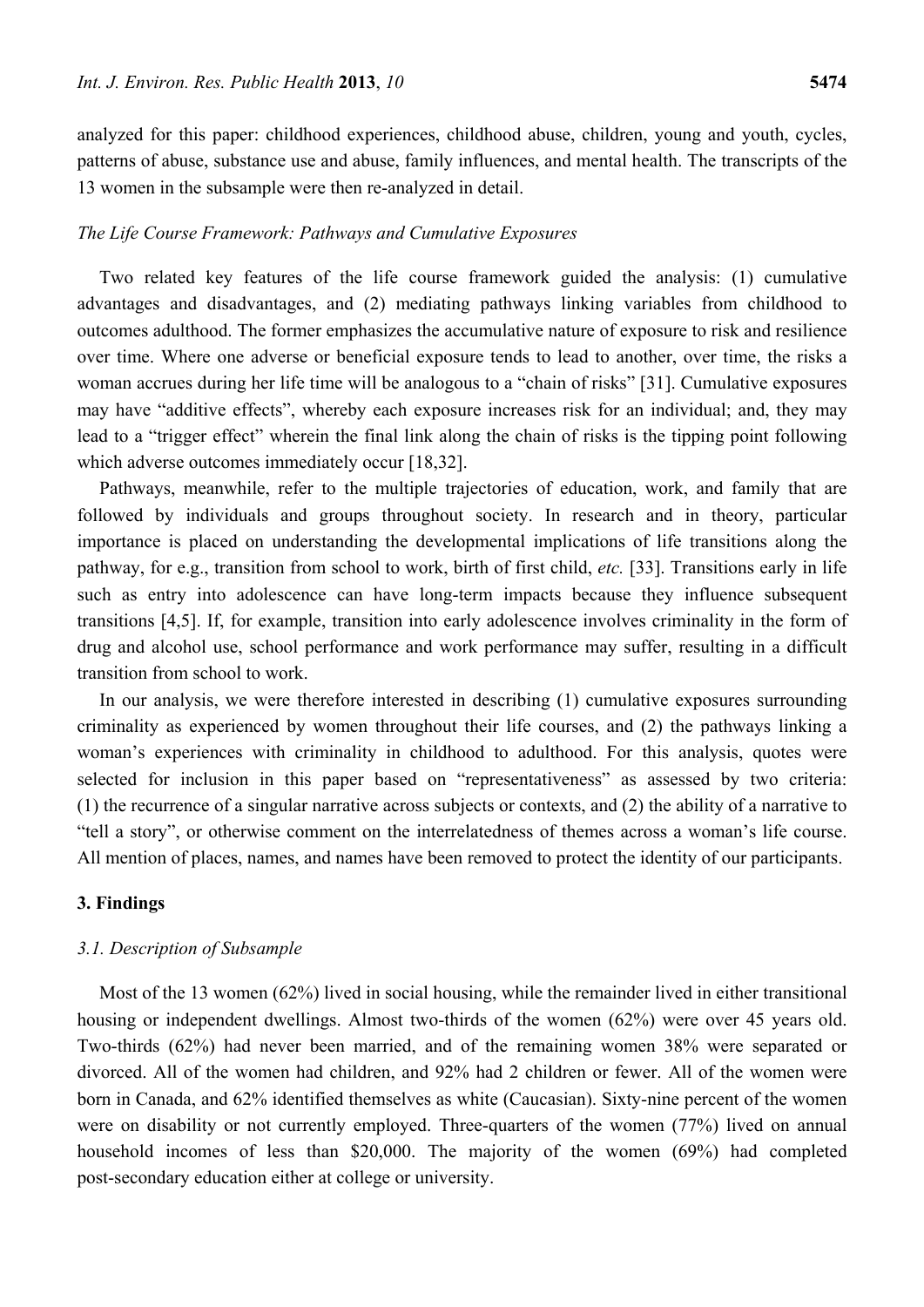During the interviews, each of the 13 women from our subsample described their history and experience with criminality, specifically abuse or neglect as a child, illegal substance use, and/or abuse or neglect of their own children. Ten of the 13 women reported experiencing all of the above throughout their lifecourse: child abuse or neglect as a child, substance use, and abuse or neglect of their own children. The remaining three women, either experienced abuse or neglect as a child, described abuse or neglect of their own children, or had a history of substance abuse.

#### *3.2. Cumulative Exposures: Rooted in Context and Transmitted across Generations*

## 3.2.1. Contextual Features in the Chain of Risk

We first explored the use of the life course framework by applying the concept of the chain of risk, described in the section above, to women's descriptions of the contextual features that characterized their experiences with criminality in childhood and adulthood. Poverty, housing instability, as well as chronic violence in the form of child abuse or IPV, and alcohol or substance use by parents, were all prominent contextual features of the childhood family environment described by women. Such contextual features were the backdrop against which women were exposed to a higher risk of criminality both in childhood and in adulthood.

The family setting can impact life trajectories. For example, parental financial strain can set the stage for child neglect. One woman in the sample attributed her experience of her mother's abuse and neglect and the family's housing instability to inadequate finances. She subsequently experienced instability in her schooling environment. Another woman related familial alcoholism to her experiences of childhood abuse and neglect, setting the stage for housing instability.

"*…when I was born and raised*, *we moved every other month*. *We were evicted and I went to every school in [the town] at least three times*. *Three times in one year I was at the same school*. *It's not a way to grow up, you know*. *I was born and raised on welfare and we just more or less fended each day to each day*, *you know*?" W24

"*Childhood was very chaotic*. *We were in and out of our house because my father's violence and drinking and abuse*. *It was either with relatives or friends*... *And then my mom would leave*. *We would move to another city*, *and go back*. *There was a lot of movement*. *And then at 15 I finally left home and that took me on a road to living wherever I could find a place to live*." W27

The cumulative nature of contextual risks associated with criminality also extended into adulthood. One woman described neglecting her son's material needs when he was growing up because of her substance use. She further contextualized this period by describing her struggle with poverty and particularly their residence in social housing during her son's childhood. As she describes, she felt that her son attributed her substance use to the cumulative effects of poverty during her adulthood.

In the same quote, however, she describes poverty as an alterable factor along the "chain of risk". She reflected that in his desire to break free from the cumulative effects of poverty on criminality, to break free from substance use, her son broke away from social housing in his adult life.

"*Okay*, *I think because of my housing*, *our housing situation when he was growing up because he saw me going from working you know*, *all this stuff to doing drugs and being totally unhealthy and always*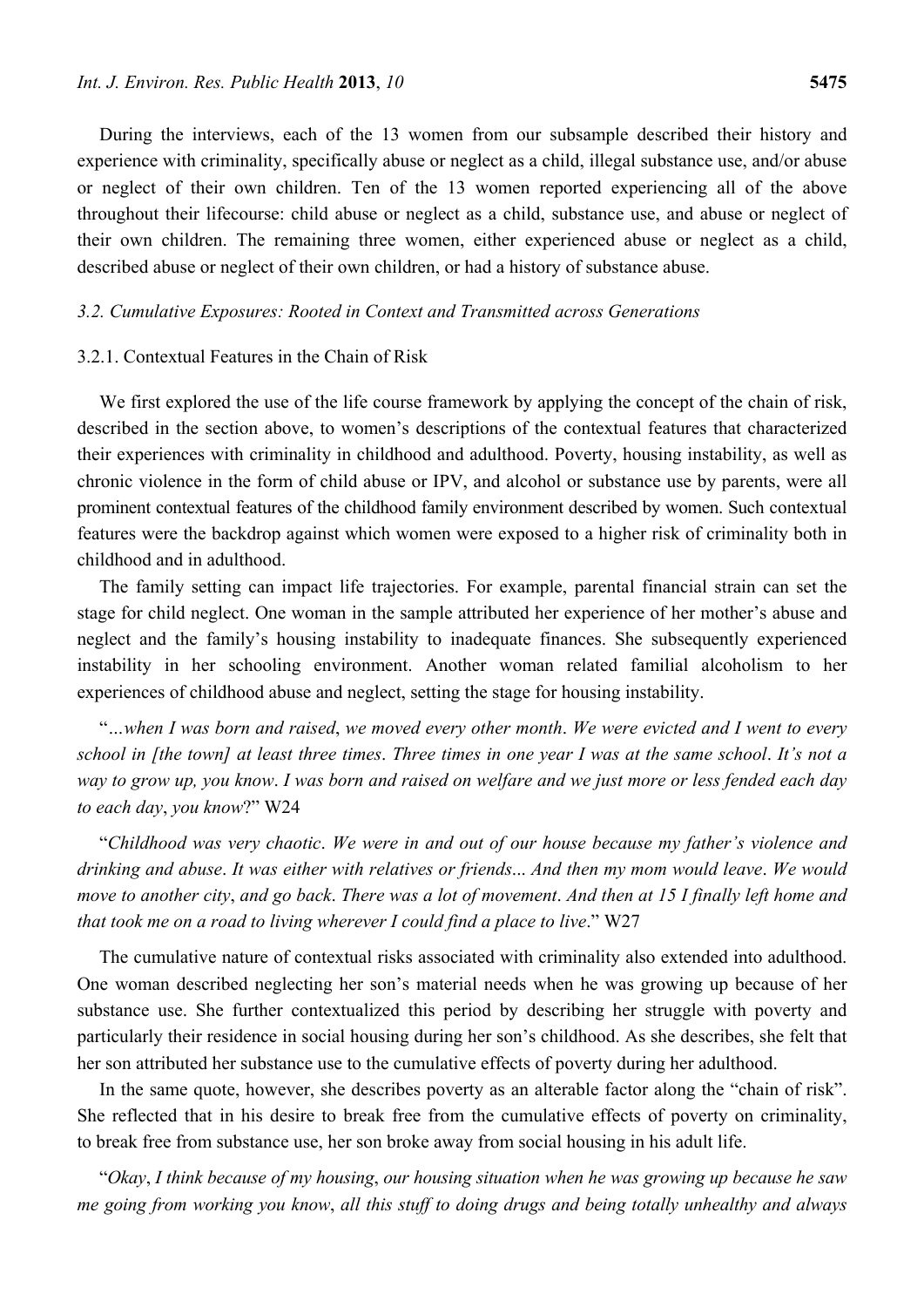*partying and not giving a shit about anything and not having too much food in the house you know what I mean like*, *I loved him with all my heart but it's like you can tell somebody you love them but if you don't show them it don't mean a thing*… *I guess because he saw, he saw what I went through and that I guess he must have made up his*…, *kind of like when my mom and dad split up and that and I said to myself I will never be with an alcoholic*, *I will never be abused, I won't whatever I think he probably did the same thing as far as the drugs go*, *it's like I am going to break out of housing*, *I am going to get my own home*, *I don't want to be poor*, *I don't want to live in the box you know what*, *and he did that*, *he did that*. *Like he has a healthy lifestyle*, *they have their own home and all that stuff*" W07

Housing stability, or instability, was a recurring theme in our analysis of cumulative exposures. As mentioned above, housing instability, in the form frequent housing mobility, was a contextual feature of childhood for women and for their children. Residence in social housing, and in some cases homelessness, was another feature of housing instability that contextualized both childhood and adulthood.

"*It's just*, *it's amazing of survival*, *you know*, *for what you go through*. *Some of the things in my life where I have been*, *you know*, *dragged around with my mom*, *and I remember being with her and my mind was back that I had to have been before I was like five or six at least because well you didn't go to kindergarten then so I didn't go to school until I was six*. *But I remember times when my mom would take me and she would go hitchhiking*…*or just she would just drag me a long and that's what she did she hitchhiked*. *You could do that a lot easier than you do now*. *But I remember sleeping in vacant houses*, *and you know and actually sleeping under a bridge one time and she just grabbed this cardboard to cover us up*. *So all that type of stuff I have lived through*" W71

In some cases, the cumulative nature of housing instability during women's adulthoods began with the act of running away from the family home in childhood. As one woman describes, running away was a catalyst for instability in both housing and employment. While at the age of 15, she had already been exposed to criminality (in the form of childhood abuse by her father, and through her own substance use), her vulnerability towards criminality was enhanced by her early independence (she ran away) from her family and subsequent early housing and employment instability. She was also exposed to criminality in the form of substance use, within her intimate relationship with her male partner, with whom she was attached to at a young age.

"*I was already alcohol and drug addicted because of all of that*. *And I guess*, *you know*, *when I ran I just wanted out*. *I wanted a safe place to go because of my condition already*. *I just saw myself in one mess after the other*. *I used to work here and there*. *I married young because I was pregnant*. *My partner was drug addicted and an alcoholic too*." W27

## 3.2.2. Intergenerational Patterns as a Chain of Risk

The "chain of risk" can be applied to intergenerational patterns of criminality. Risk of criminality for a woman or her children can be enhanced through an accumulation of exposures across generations. Among the women in this study, criminality in many forms—child abuse and neglect, substance use, and intimate partner abuse—spanned the generations.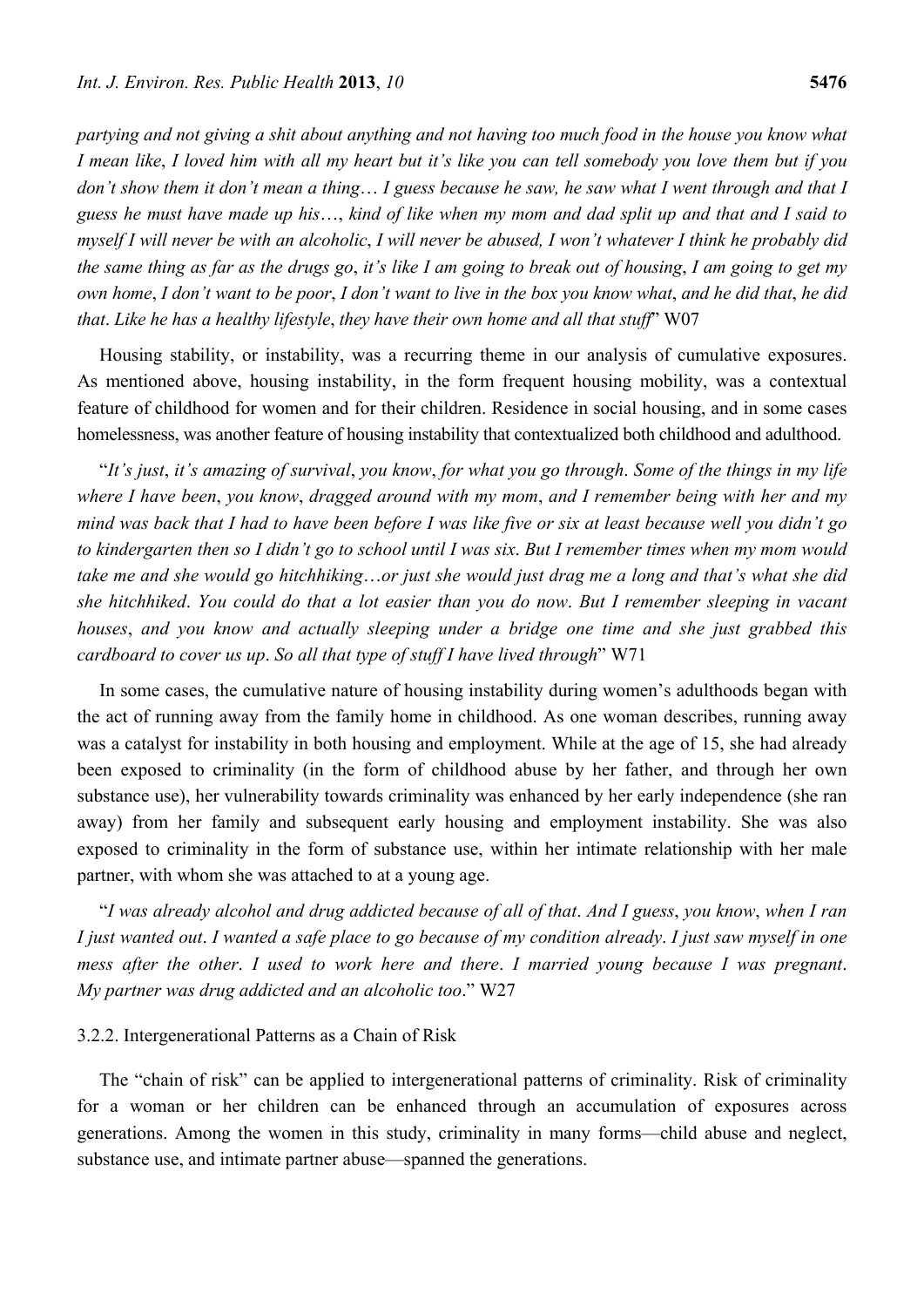"…*when my parents split up and that and because I saw my dad beat up my mom so much when I was younger I swore I would never get in a relationship with an alcoholic and I would never stay with somebody that ever put a hand on me*, *never okay*. *So*, *it's funny I think because of my background in my relationships I was always the aggressor*, *I was the one throwing things*, *getting angry*, *a slap occasionally if I felt like they were cheating on me or even if they did*, *they weren't*, *if I just thought they were you know*, *I slapped a couple of guys a couple of times and got away with it you know*?" W07

"…*I also talked about the sexual abuse I went through as a child with my grandfather*, *the physical and mental and verbal abuse I went with my brother and because—and then I find out years later*, *like being an adult*, *my mother's brother beat her*." W29

Learned problem parenting, accumulated across generations, created environments of elevated risk for exposure to criminality as it pertained to childhood abuse or neglect. One woman's exposure to criminality in childhood predisposed her to criminality in adulthood. Specifically, her experience of neglect by her mother during childhood was a contributing factor to her own neglect of her daughter.

"…*my way I do things*, *the way I grew up*, *I was portraying that*. *I was like sorta saying like*, *okay you're four but you know you*, *I was four*, *and I was cooking my own breakfast*…*that was my mentality…But here's [my daughter] who's sick*, *who's not feeling good and you know and I just didn't have that compassion*, *so, there's a few things that I kinda realized you know that I wasn't the best for her keeping her*." W52

# *3.3. Pathways: The Role of Family Environment and Coping along the Life Trajectory*

The second aspect of the life course framework that we explored in the analysis of criminality was the concept of pathways and trajectories. We used women's narratives to draw a pathway between the criminality present in their childhoods (*i.e.*, their experiences of childhood abuse and neglect), to the criminality experienced as adults (*i.e.*, their own substance use and abuse or neglect of their children). Here, we focused on mediating factors that connected women's experiences with criminality in their childhoods to criminality in their adulthoods. We looked at women's reflections about the various aspects of criminality that they felt were detrimental to their transitions from childhood and adolescence into adulthood.

# 3.3.1. Women's Childhood Experiences of Abuse and Family Support

Having discussed the role of intergenerational transmission in the cumulative risk of criminality for women, it is unsurprising that for many women, the pathway to criminality began with their childhood family environment. Not every woman in our sample described their family as unsupportive, but most said that they lacked support from family members, and particularly parents. The absence of parental support was equated with a failure on the part of women's parent(s) to provide protection against experiences of criminality in childhood, namely abuse, and to provide emotional resources that would have helped to buffer the negative emotional and psychological consequences of abuse.

"*[My father] is the one I should be mad at*, *but I am more mad at [my mother] because she knew*. *That's why I'm mad*. *You knew and you didn't stop it*. *You didn't protect me somehow*. *I don't know*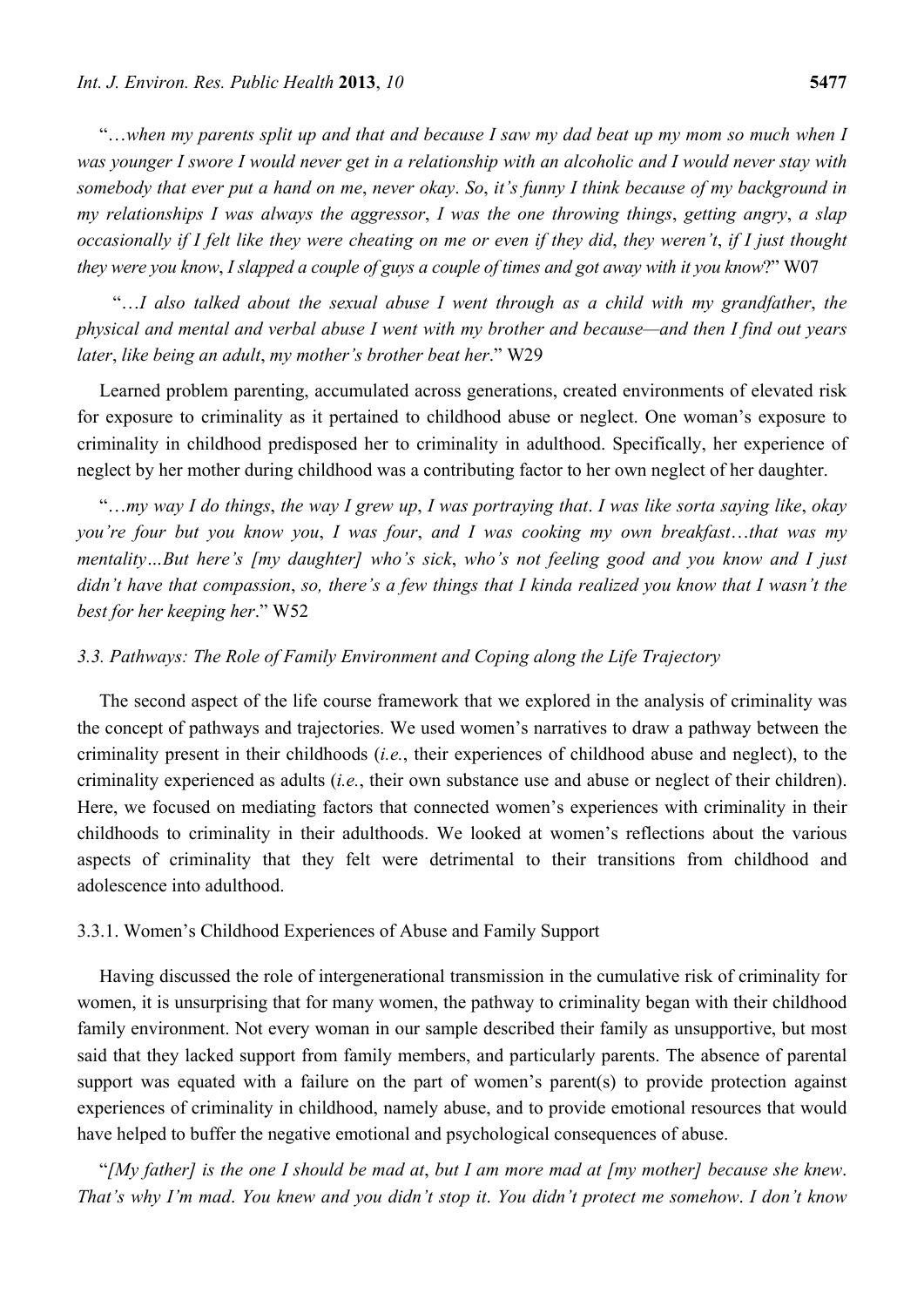*what—I don't know*. *I know when I first did some of the counselling and brought it out*, *I still had a hard time with it*, *even saying it*." W27

For one woman, an unsupportive parent-child relationship was the familial environment in which she experienced abuse in childhood as well as the reason that she could not disclose her experience with abuse.

"…*it was around my mom drinking*…*I was like molested and touched by my step dad but I couldn't go to my mother and tell her that because she used to be so angry and she was always like screaming at me and blaming me for everything*." W71

Another woman experienced a different example of a lack of parental support during childhood—being kicked out. Women's descriptions highlighted the potential for a lack of parental support during childhood to have latent impacts during the life course, resulting in a variety of adverse experiences including mental health effects and criminality, in the case below, substance use

"*My mom never did groceries*…*I had a terrible childhood*. *A really abusive childhood. Kicked out at 15 years old*. *Yeah*. *Sometimes I ask myself why I turned out like this at middle forties*, *getting so messed up and confused over the drugs*, *because you think what happened being kicked out at 15 years old*…" W24

Support is important for emotional development. In the context of criminality within the family environment—one characterized by childhood abuse or neglect and a lack of support—the development of negative attitudes during childhood towards self was a recurrent theme. Attitudes such as low self-worth and feeling as if she "didn't deserve better" were attributed, by many women, to a lack of protection and guidance from their parents during childhood.

"*I had an upbringing that was pretty horrible*. *And I'm not going to go into a bunch of detail about it*. *Um*, *well*, *my father was kind of a rotten bastard*. *My mother didn't really protect us children*, *and*, *um*, *I*, *uh*, *had a really bad sense of self-worth*." W47

"*I mean I sort of felt*, *not so much that I deserved it*, *but I don't deserve any better than this you know*, *when your first male role model is your father*, *who beats you it's hard to get out of that*, *even though I know it's wrong*, *it doesn't mean I change things*." W09

The woman whose quote was the latter, later described her own children as having been neglected, regularly witnessing partner abuse between her and her partner.

#### 3.3.2. Parenthood and Women's Children

As suggested above, all of the women in our sample became parents themselves—a significant stage in the life course of a woman. A number of these women reflected upon their children's experiences of criminality as it pertained to abuse and neglect. In their interviews, a recurring theme was the desire of these women to provide their children with familial environments that contrasted with their own upbringing. Having lacked protection from abuse and neglect during childhood, women described wanting to give security, and protection to their children.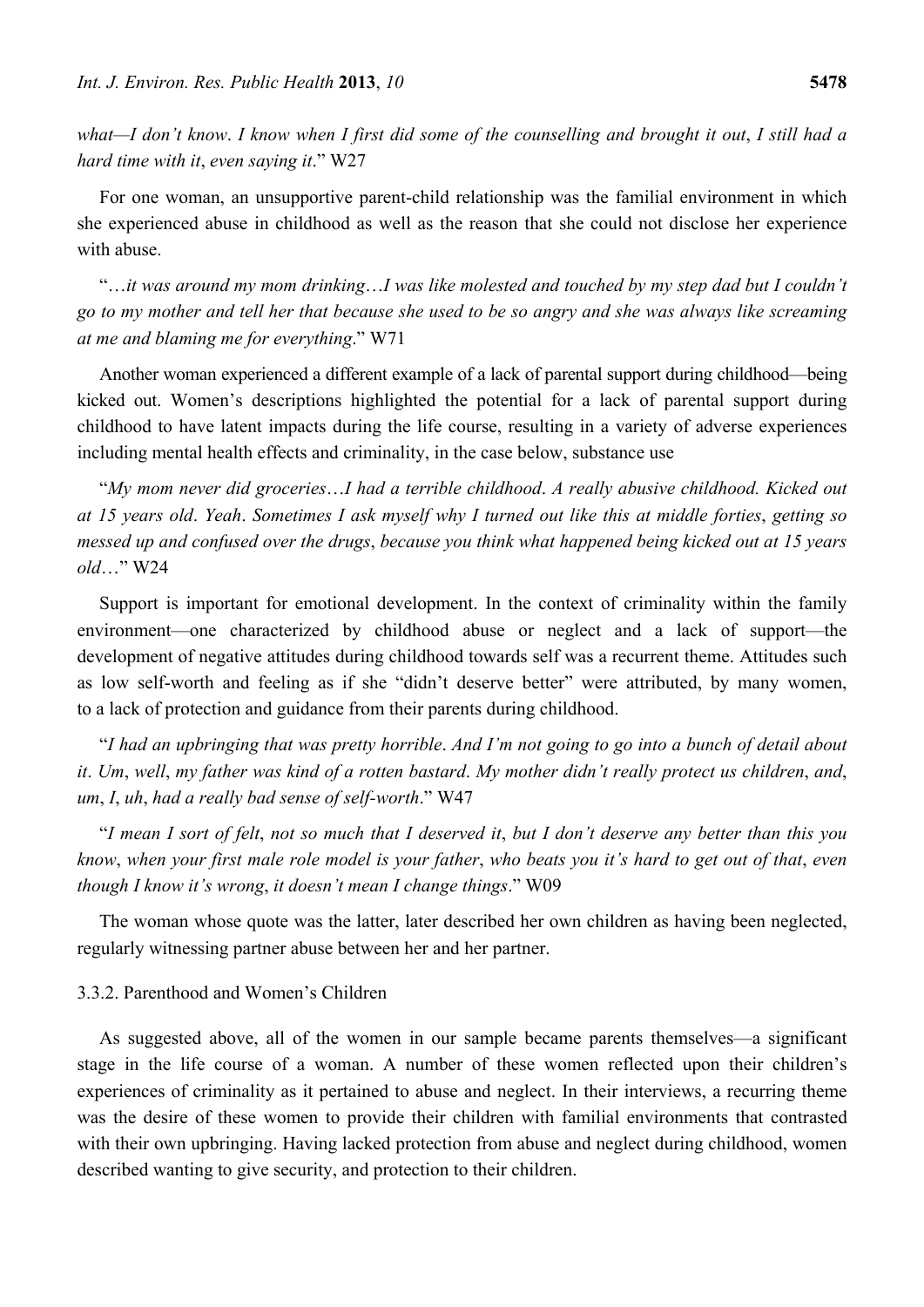"*I loved [my son]*, *I adored him especially when he was a baby and all that you know what I mean*, *I was always cuddling him like he was a little doll*, *and I was always so determined that there's no way you would ever end up on the street or totally insecure like the way I did you know*, *without my mom and dad*, *and although I left his dad and that, like his dad would always take him every second weekend*." W07

Even though women experienced criminality in the form of abuse during childhood and later tolerated abuse in adulthood, many women, when they became parents, expressed a need to protect their children from abuse. Protection over their children was expressed in the form of intolerance for violence towards their children, physical retaliation against their abusers, and for one woman, was the motivation for her to leave her abuser.

"*[My son] had an ash tray thrown at him*. *Not directly at him*, *but it hit the floor and slid into him and hit his foot*. *Of course*, *being a mom*, *you don't hurt her children*, *right*? *Hurt me, don't hurt my kids*. *And I went like a tiger at him*. *Of course I got my butt whipped in the end*, *but it was worth it*. *He knew never to go after my kid again*." W29

"*And then [my partner] started getting physical with my kids…just the one time he got mad at my daughter*, *he went to go after her*, *I stepped in front of him to stop him*, *he grabbed me by the arms and threw me across the kitchen*. *I think I had 911 dialed before I hit the floor. And that was just the moment*, *okay this is it. I'm done*." W65

For some women, the experience of childhood neglect included witnessing partner abuse between parental figures. Therefore, when they became parents themselves, these women recognized the negative contribution of a violent family environment to their children's wellbeing. One woman, for example, talks about her continued participation in a violent relationship with her partner and its influence on her children's wellbeing.

"*One of the worst things I think would be not seeing red flags for what they were and then kind of perpetuated a toxic relationship that was not beneficial to me or my children*." W83

Finally, because women lacked support for mitigating the adverse impacts of abuse and neglect in their own childhoods, some women sought out institutionalized or formal support structures, such as counseling and therapy for their children. One woman, remembering her childhood experiences, described her motivation for seeking formalized support for her children.

"*I had to get counseling and the girls had counseling cause before I don't think I realized*, *I thought oh they're little…But then I'm remembering me, like, through my counseling to, but me as a child and my parents fighting*, *like I've never forgot that*, *right*? *So*, *so it was important for me to get them into counseling and me into counseling*." W60

## 3.3.3. Along the Pathway: Maladaptive Coping

Women recounted the ways they coped with exposure to criminal acts of childhood abuse and neglect. These became relevant to their transitions into adulthood and to subsequent criminality. Coping mechanisms varied in type, from attitudinal to behavioural, and resulted in a plethora of outcomes in adulthood, including mental illness, vulnerability to partner abuse, and substance use.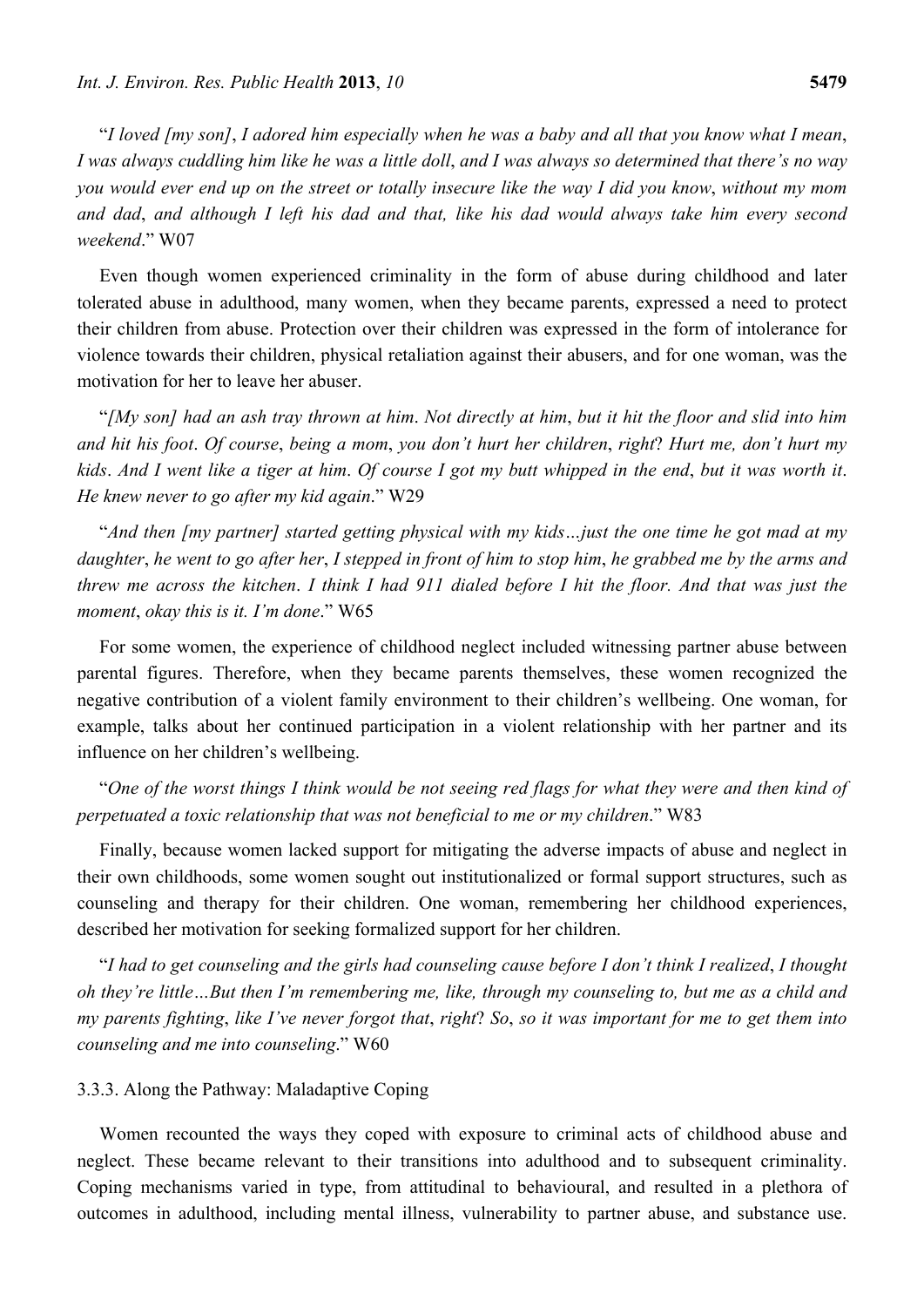Often, coping mechanisms were maladaptive. Furthermore, deleterious coping strategies that were employed in youth were, in the case of some women, continued into adulthood.

 For example, a number of women recounted having maladaptive coping strategies such as reluctance to disclose trauma and "suck it up" attitudes. These attitudes emerged from having to cope with the aspects of criminality faced in childhood, *i.e.*, their experiences of abuse, or the normalization of abuse in their childhood homes. Their attitudes and non-disclosing behaviors were later important contributors to their experiences of IPV in adulthood. Further, such attitudes were barriers for help—seeking at all stages in life. Women described the development of a "just suck it up" attitude and the non-disclosing behaviours in response to their childhood experiences:

"*I'd say it started when I was 15. I was raped at school. That's the first time I had sex, I was raped at school…And I never told anybody till, I was 15, I never told anybody till I was about 30. I was too scared…I was confused by it. I was scared I didn't know what to do. So I just suck it up and carry on*." W65

"*I've seen my mother get beat to a pulp and hospitalized*. *I just always grew up thinking you've got to take the bad days with the good days*. *I didn't know any different. So when things happened domestic in my home*, *that was my problem*. *I would have never ever dreamed of talking to anybody or thinking there was a way out or there was a place that I could go safe with my children*." W24

Yet, for many women, the means of coping with abuse and neglect during childhood was to run away. Most of these women described running away from homes characterized by criminality in the family, including violence and child abuse. In childhood, the act of running away was motivated by a desire to leave unsafe and unsupportive homes in the hopes of finding a safer and more supportive environment. However, running away in childhood may have placed women on a pathway towards adverse experiences in adulthood, such as substance dependency, employment instability, and partner violence. One woman described running away when she was a child as a step towards her participation in a series of abusive partner relationships in her adulthood:

"*And one of my worst coping is to run to the next partner for comfort*, *but I find the same abusive*, *crazy characters*. *When all I want is comfort*, *right*? *And that's been my pattern since I ran away [as a child]*. *I'm just looking for safe arms to run to and I don't find them*. *I never find them*. *Yeah*. *That stuff is messing me up*." W27

Some women also described using substances around this time of instability in their youth, or described their children using substances, as a means of coping with neglect and abuse in childhood. One woman described the self-medication that her son employed in response to the criminality that he was exposed to as a result of living with her.

"…*I hated that it got so tough with [my youngest son]*, *with the place moving all the time*. *They are both violent like their father*. *I went to a bit of counselling to deal with him*. *When I found that he was using and in abuse*, *I was horrified*. *I know it's not just the marriage but it's my own personal life has not been stable*, *and he lived with me and he knows of the assaults and the rapes*…" W27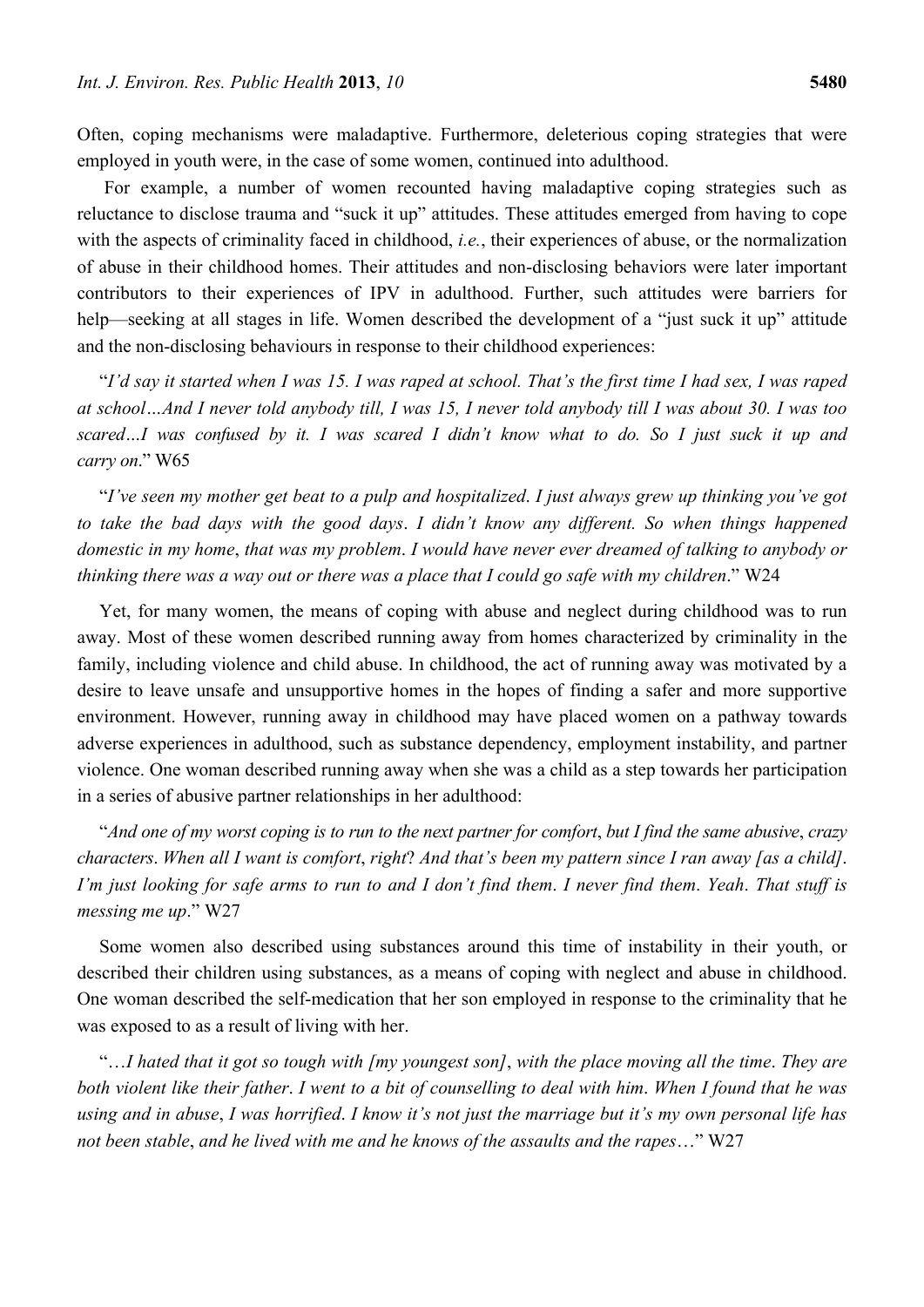To illustrate how pathways and cumulative exposures play out over a single life course, we have presented a case study of one woman as an example. For our purposes, we will call her Jessica. When we met Jessica, she had been living in social housing. At the time, she was older than the average age of our sample, with one adult child. She was on disability and made a total income of less than \$20,000 per year and had a post-secondary education. Her story has been told in such a way that the interdependency of contextual and individual factors associated with criminality throughout her lifetime and across generations is highlighted.

As a child, Jessica often witnessed her parents fighting. Her dad was abusive towards her mom. Jessica, herself, was exposed to criminality through her parents' neglect and abuse. Her parents were separated when she was very young, after which, she and her siblings were placed into a number of orphanages and foster homes. She describes herself as a "trouble maker" at that time and eventually, in her teens, decided to quit school. She had already developed a pattern of running away as a coping mechanism at that point, having run away from the orphanage a few years earlier. She was homeless for a few years. She moved from home to home during this time, alternating between renting and living with family and friends. While homeless, she also went from job to job cleaning houses, and working at various retail stores. At one time when she was not employed, she stole food to eat.

Having nowhere to call home, she lived for a brief time with her father. However, traumatic recollections of a past incident with sexual abuse by her father caused her to once again, run away. During this time, she further encountered incidents of sexual assault by two different people, both of whom were only acquaintances. Even though she describes her boyfriend during this time as someone that provided her with safety and security, her own insecurities, which stemmed from an abusive and neglectful family environment characterized by criminality, *i.e.*, childhood neglect and abuse, were a barrier for her involvement in the relationship.

"*I don't know what it takes for somebody to believe that somebody really loves you but I was always very insecure I guess because my mom and dad split up and I never, nobody took me aside to explain to me why we were, and my brothers and sisters we were all stranded all over the place and um, so I had major issues with that.*"

For Jessica, exposure to criminality in childhood, having been abused and neglected, had an accumulative effect on her, which led her to run away. Running away was the trigger for a number of adverse conditions, such as homelessness, and employment instability, that would make Jessica vulnerable to further exposure to criminality. Moreover, Jessica's negative feelings towards herself and distrust of others were barriers for her in experiencing support and security in a relationship.

Jessica eventually had a son when she became an adult. Unlike her own abusive experience within her family environment during childhood, she tried to protect her son from childhood abuse. When her son later had his own children, he was similarly non-abusive towards his children. She suggested that it was her affection towards her son that prevented him from being abusive. Her son, however, still struggled with alcoholism.

"…*he is a good dad um, and when he doesn't drink and that like they're fine, they have a good marriage, he's not abusive okay, and he is very affectionate and that's good because I was always*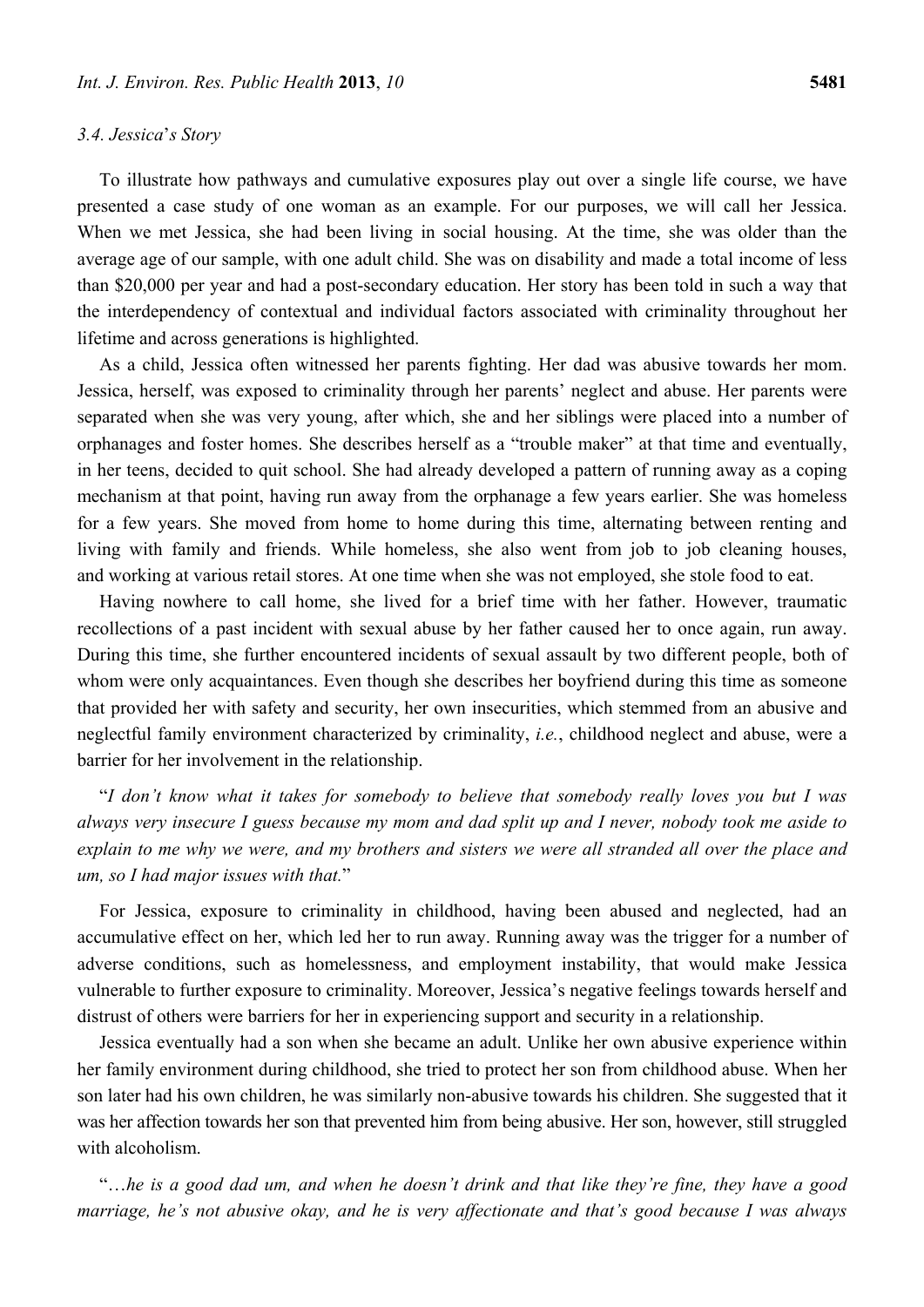*affectionate with him and I was never abusive with him either you know, what I mean because I come from an abusive home so it's like at least that's one thing that I didn't lay on him so today I am grateful for that because you know what he won't even smack his kids.*"

In her later adulthood, Jessica began to use substances, including illicit drugs. Her son still lived with her at the time, still in his childhood, and she began to neglect him. The story of criminality for Jessica, particularly pertaining to substance use, continued across generations. It can be described, in part by her desire to differ from her father, who was an alcoholic. Meanwhile, her son expressed a need to differ from her, an illicit drug user, and choosing instead to use alcohol.

"*I always swore I would never be an alcoholic and I wasn't, I never had a, I don't have a problem with alcohol at all you know what I mean, I can take it or leave it and I think that's because of my dad and my mom she never did drugs, she didn't drink you know what I mean, my dad never did drugs so because I didn't do the alcohol I ended up doing the drugs. Now my son he doesn't smoke, doesn't do no drugs but everybody, he does the alcohol you know, and when he gets drunk he gets into fights you know what I mean? Um, and he's gotten into trouble a few times you know*, *stealing whatever when he was younger and that like that*."

As an adult, Jessica eventually entered treatment for her substance abuse problem. She did so at the same time that she sought assistance to leave a violent relationship. She described that she must now be vigilant in her efforts to live a healthier lifestyle. She also reflected on the development of her ability to now recognize, as an adult, abuse as it influences her relationships and her own behaviour.

"*Today I understand that you can be emotionally abused*, *physically or mentally abused not just physically*. *There's all kinds of abuse going on but back then I didn't understand none of that*. *Today though I do*, *I understand it*."

## **4. Discussion**

The life course approach recognizes the complex and dynamic nature of criminality and its etiology. First, the approach embraces the multidimensionality of criminality because rather than attribute the cause to a single variable (the occurrence of childhood abuse, for instance), the life course approach integrates ecological, psychological, and economic perspectives into its treatment of crime etiology [34]. As such, in using a life course framework in looking at our qualitative data, we moved away from reductionism and towards a more holistic understanding of criminality. In the same vein, the life course approach considers the potential for a high-risk environment to exacerbate difficult behaviours such as substance use and aggression. Such behaviours may begin early in life [35], and have been demonstrated to have a genetic etiology [10,36,37]. By framing criminal behaviour as a product of intergenerational and environmental influences along a developmental trajectory, our study therefore acknowledges the importance of a gene-environment dynamic and contributes to an increasingly popular paradigm of thinking about criminality. Finally, the life course approach recognizes that the variables that influence criminality are not stable across time. That is, factors that influence criminal activity in childhood may not be the same as those that influence criminal activity in adulthood [34]. Our study therefore has implications for both qualitative and quantitative research in criminality that uses the life course approach. From a policy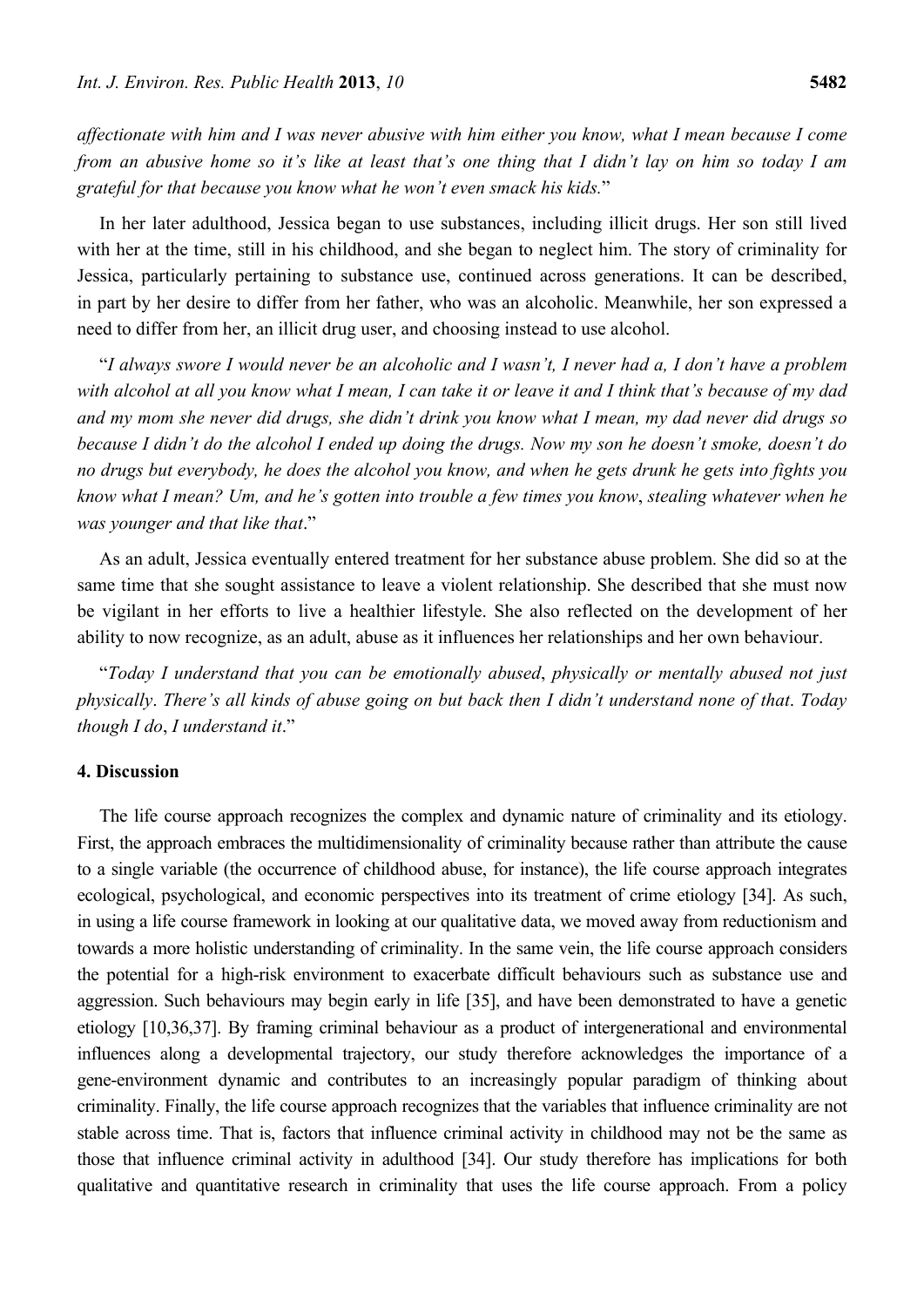perspective, our exploration of the life course perspective in criminality may implicitly point to multiple opportunities for cessation of, or even prevention of criminality.

With regards to the cumulative risk of criminality over the life course, our findings support the view that housing instability and poverty in childhood are contextual features that may contribute to a "chain of risks" [38,39]. The accumulation of negative contextual features has previously been found to trigger substance abuse/experiences of adult violent relationships [40,41]. Women in our sample experienced unstable housing in the family home during childhood, when running away, and later in adulthood. Moreover, in our sample of women who were predominantly low income, childhood poverty was the backdrop for experiences of criminality such as child abuse/neglect and for substance use. Women in our sample conceptually linked the cycle of substance use with the cycle of poverty, and further suggested that breaking out of social housing was one step in breaking away from criminality.

Contextual factors seemed to be important in shaping risk and resilience. Disparate contextual features, such as financial strain, have previously been hypothesized to interact with family structure to magnify the risk of adverse child outcomes like social and emotional problems, and aggressive behaviours [42]. Our findings further point to poverty and neglect/abuse as examples of co-occurring adverse conditions of the family environment, which followed these women throughout the life course, influencing their risk of criminality. Future research might therefore continue to examine how the life trajectories of women who experience child abuse differ depending on contextual factors such as housing instability, or poverty. For example, because our sample was composed of mostly low-income women, future research might explore how the adult experiences of women who have experienced child abuse differ between women who did and did not also live in poverty/unstable housing.

Our data also illustrated how neglectful parenting may also be transmitted intergenerationally, a finding consistent with previous studies [43–45]. The common assumption, with intergenerational patterns, has been that substance use and violence "run in families" that is that an individual's risk of such behaviours increases if there is a similar parental history [1,32,46,47]. A life course approach suggests that it is more complicated. The life course concept of "linked lives" suggests that intergenerational influences from the life course of others may contribute to the explanation of behavioural patterns in any one individual [33]. The transmission of risks pertaining to criminality across generations may therefore be thought of as accumulative, or as a "chain of risk".

This was particularly evident around parenting practices and attitudes of adult victims. Women's reflections around how they support and protect their own children reflected how their own experiences were shaped by their childhood experiences of being abused or of witnessing abuse and how they desired but rarely had the support of their own parents. While studies have shown that parental support is important to emotional development in childhood [25,48], our findings further highlight the impact of unsupportive family environments throughout women's life courses. As a core tenet of Sampson and Laub's sociogenic developmental theory of crime, they emphasized the mediating role of family and school social bonds in explaining criminality during childhood and in adolescence [4]. Social bonding for the women in our sample was poor during their childhood, due to a lack of support and the experience of abuse and neglect from family members. Furthermore, women who experienced considerable housing mobility or homelessness in childhood also experienced difficulty in forming lasting social bonds at school that would buffer them from criminality encountered in childhood. As a result, women in our sample experienced the far-reaching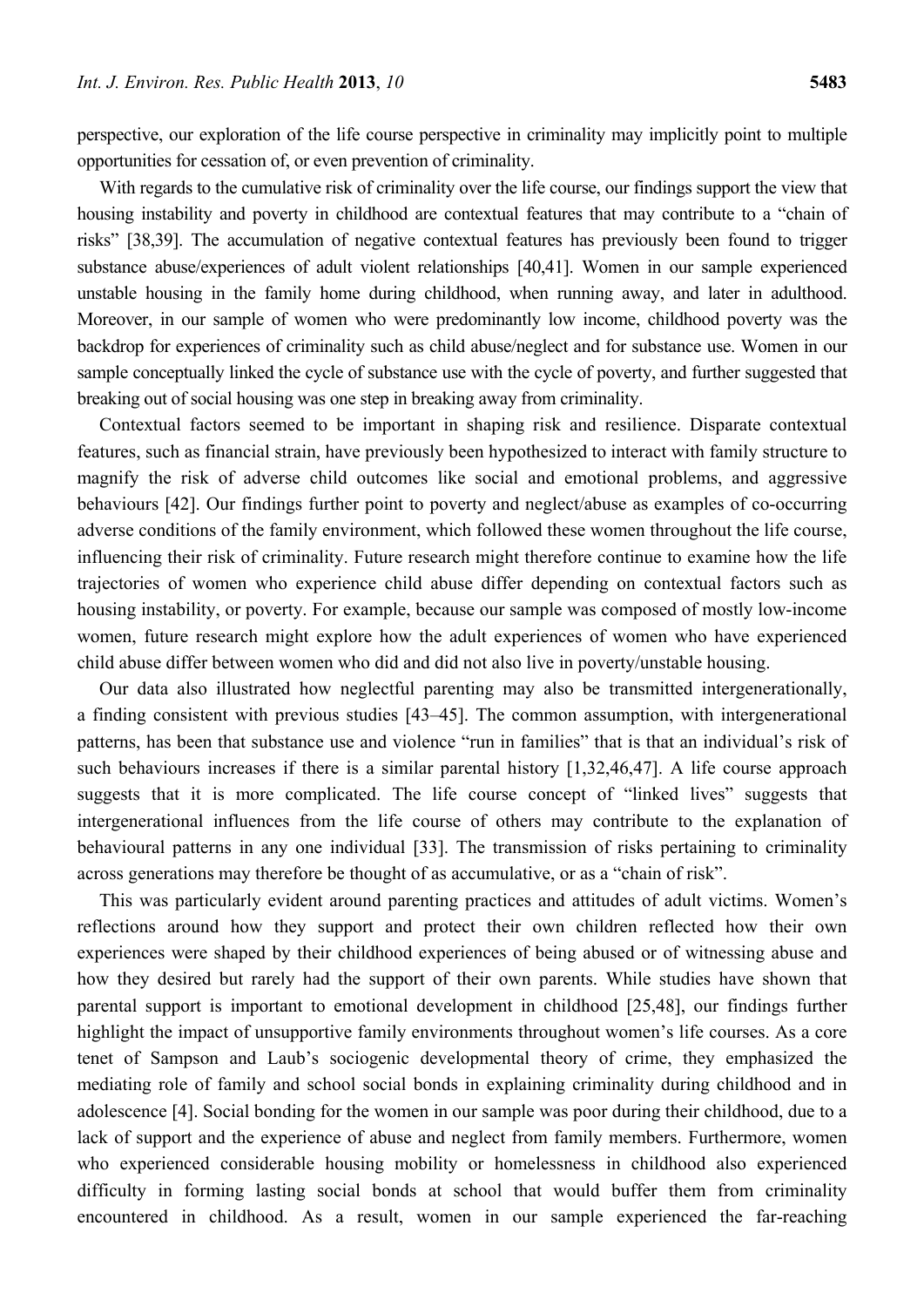consequences of a lack of parental support (including reluctance to disclose trauma, feelings of poor self-worth, and difficulty creating new and supportive social networks due to distrust) that became influential for them along their pathways to parenthood.

Women's own parents were described as being not supportive because they did not adequately protect their children from abuse or did not provide the necessary resources that women needed to cope with the consequences of abuse in childhood. In contrast to their own upbringings, many women sought to provide their children with support and did so in the form of protection from abuse and parental presence. In some cases, formal supports such as counseling were seen as an important form of support during childhood and women who experienced IPV provided their children with such supports. During childhood, however, many women also experienced a normalization of abusive behaviours that went along with the development of negative attitudes towards self. A child's risk of exposure to childhood abuse or neglect is higher when the parent exhibits tolerance towards abuse [1,15]. In addition, our data suggest that for women in our sample, such normalization of abuse, along with the negative attitudes towards self, carried over from childhood into adulthood, may be contributing factors to the inability of parents to protect their child from abuse or neglect. Future studies of families might therefore investigate what types of assistance would help women who experienced abuse to learn effective parenting practices and to ensure that child abuse or neglect is not repeated in the next generation.

As mentioned, women's attitudes towards self and relationships were negatively impacted by experiences with abuse and neglect during childhood. Specifically, childhood abuse and neglect co-occurred with the development of attitudes of low self-worth, and tolerance of violence within relationships. Both were described to coincide with the normalization of childhood abuse for women. Experiences with childhood abuse and neglect also led to the development of maladaptive coping strategies that persisted into adulthood Studies have found that coping strategies mediate the relationship between childhood experience with sexual abuse and adjustment in adulthood, and also have a role in determining dysfunctional behaviour in adulthood [49–52]. "Suck it up" attitudes and non-disclosure contribute to tolerance of violence within romantic relationships in adulthood and were barriers for help-seeking at all stages in life [1,53,54]. Our study further reveals that maladaptive coping strategies such as running away can place women on a pathway of greater vulnerability to criminality due to greater exposure to other contextual adversities such as housing and employment instability. Future research must therefore ask if and how modifications to the contextual features influencing the development of coping strategies during childhood would improve resilience and help seeking. Similarly, we need much more research examining the issue of resiliency such as why some women who experience criminality in childhood fare better when it comes to addiction, abusive relationship, and being non-abusive towards own children) than others.

In closing our discussion of the study findings, we will recall and add a nuanced perspective to Sampson and Laub's sociogenic developmental theory [4] which integrates life course theory with crime theory. Founded on the tenet that social bonding can mediate a pathway to crime, or to its reverse, conformity, Sampson and Laub, have implicated family and other social institutions of childhood e.g., school, *etc.* as sources for social bond formation. During the transition to adulthood, the quality of bonds formed in institutions that foster social control (e.g., employment and marriage), may influence whether an individual's pathway to crime is redirected. In their study of men who had a history of crime, Sampson and Laub, found that those who experienced stable employment and good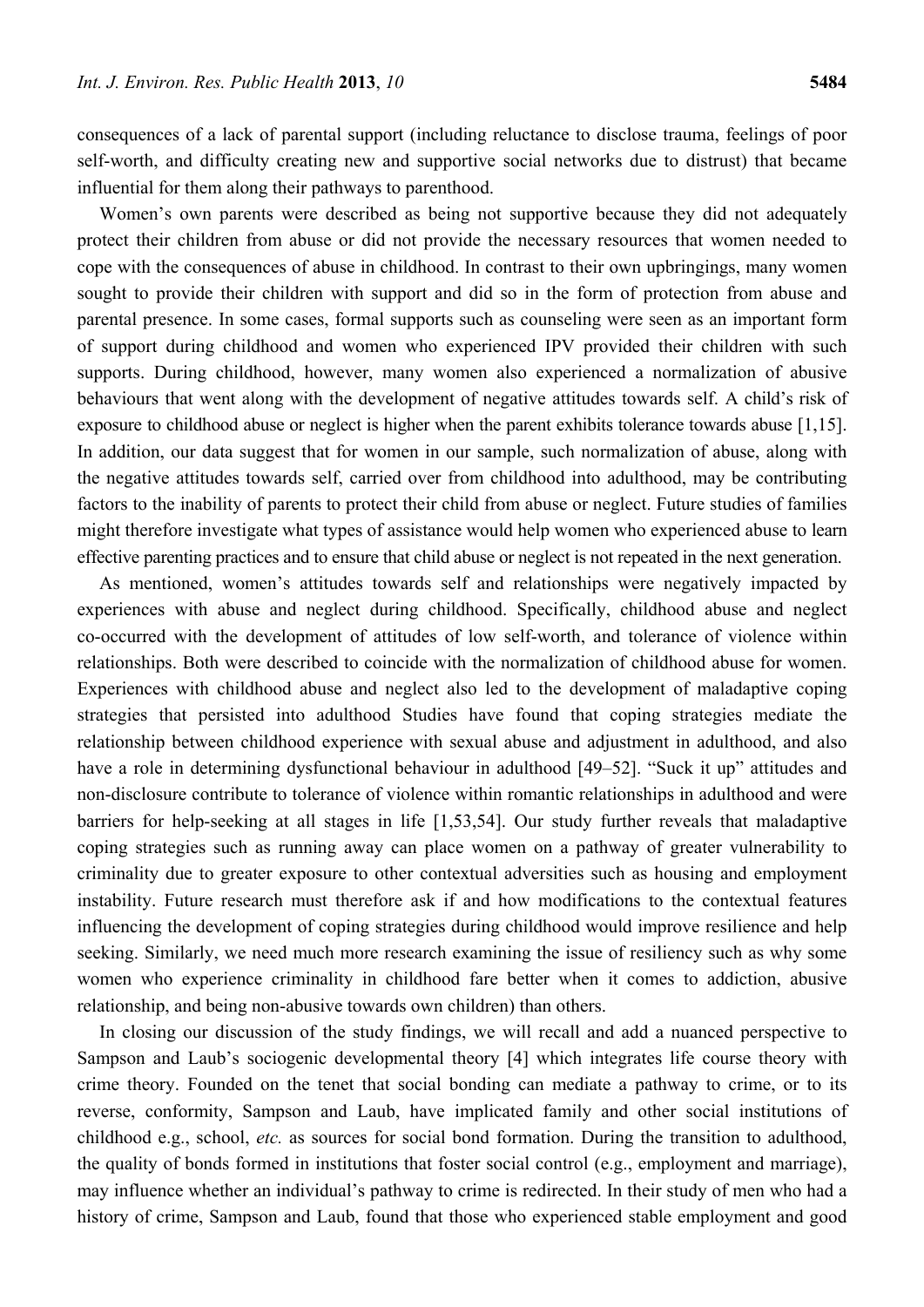marriages refrained from crime in adulthood [4]. As mentioned above, women in our sample likewise experienced a destabilizing of social bonds at critical transition points across the life course. In childhood, women were poorly connected to their parents and to schools. In the transition to adulthood, women experienced unsuccessful transitions into stable housing, employment, and romantic partnerships. Our findings therefore similarly support the need for the formation of stable social bonds during the transition from childhood to adulthood.

Though findings from women in our sample undoubtedly support Sampson and Laub's theory, they also add nuance to the definition of "quality" of the turning point, particularly that there may be gender-specificity in such turning points. In particular, many women in our sample experienced increasing vulnerability in their romantic partnerships and marriages. So, for some women, these partnerships do not reflect a positive transition point but a continuation of the destabilization from childhood. Further, many women expressed the desire to become agents of stable social control in their own and in their childrens' lives. Future research should explore gender differences in the type and quality of transition points between men and women along the pathway to crime and for women experiencing partner violence. Nonetheless, the importance of turning points in the study of criminality remains salient.

It must be noted that our findings are limited by the fact that we are reporting on information that was not systematically asked of all participants, rather, these themes and stories emerged unprompted in a subset of our sample. Thus, our findings cannot be generalized to all women in the study. Also, relating to the criminal behaviour of substance use, women often talked about this issue in the context of health and mental health, and housing instability, respectively, which were central focii of our interview. Finally, we only included in our sample, women who had experienced abuse as adults and disclosed that they had experienced abuse as children as well as criminal behaviour. Childhood abuse may be more prevalent among women in our sample and influencing their tendency to become involved in abusive relationships. We did not interview women who experienced childhood abuse and overcame the abuse cycle by staying free from violence as an adult and with their own children, as the study included only women who had experienced IPV. Ongoing efforts are needed to integrate our evolving understanding of criminality across the life course, and the multiple trajectories associated with risk and resilience.

## **5. Conclusions**

Our study findings were presented in support of using the life course approach in future criminality research. It is only in doing so that research will be driven to identify multiple points of and types of family and personal interventions for victims of childhood abuse for the purpose of reducing drug use and intergenerational child abuse and neglect (e.g., intervention for children who leave home early, *etc.*); and, to develop effective training to screen for child abuse that would break the cycle of criminality and maladaptive coping. As Tomison [55] stated, evidence-based practice may be the means to the formation of a body of research from which a prevention strategy for criminality can be based.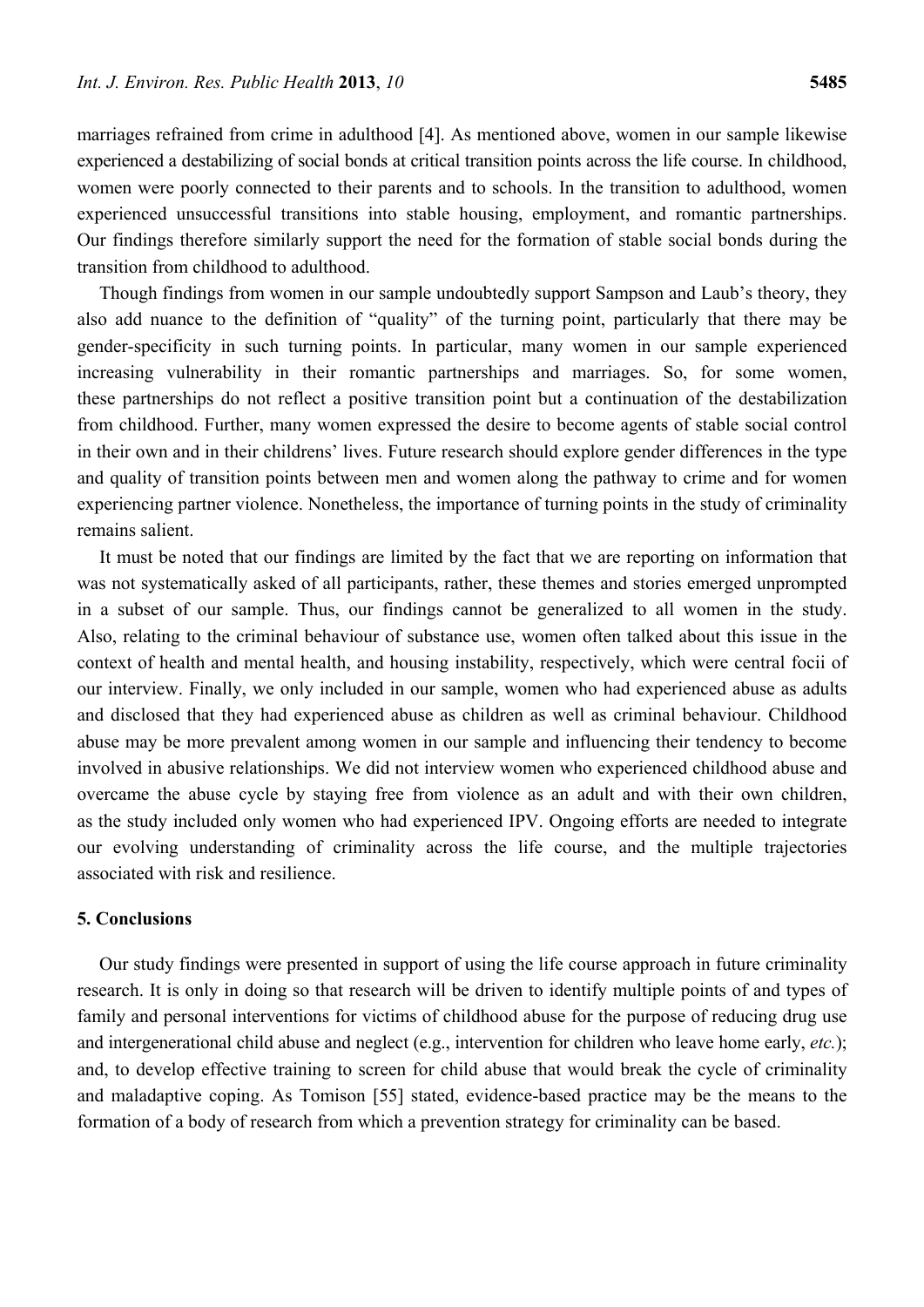### **Acknowledgments**

This research used data from the Housing and Women's Health study, a project developed by The Centre for Research on Inner City Health (CRICH) and The Service Manager Housing Network, which was funded by a grant from the Canadian Institutes of Health Research. No direct support was received for this analysis. Special thanks are owed to the many people at CRICH who contributed to the data collection and the design of the study.

## **Conflicts of Interest**

The authors declare no conflict of interest.

## **References**

- 1. Renner, L.M.; Slack, K.S. Intimate partner violence and child maltreatment: Understanding intra and intergenerational connections. *Child Abuse Neglect* **2006**, *30*, 599–617.
- 2. Gottfredson, M.R.; Hirschi, T. *A General Theory of Crime*; Stanford University Press: Redwood City, CA, USA, 1990.
- 3. Thornberry, T.P.; Krohn, M.D. Applying interactional theory to the explanation of continuity and change in antisocial behavior. In *Integrated Developmental and Life-course Theories of Offending*; Farrington, D.P., Ed.; Transaction: New Brunswick, NJ, USA, 2005; pp. 183–209.
- 4. Laub, J.H.; Sampson, R.J. Turning points in the life course: Why change matters to the study of crime. *Criminology* **1993**, *31*, 301–325.
- 5. Sampson, R.J.; Laub, J.H. *Crime in the Making: Pathways and Turning Points Through Life*; Harvard University Press: Cambridge, MA, USA, 1995.
- 6. Patterson, G.R.; de Baryshe, B.D.; Ramsey, E. A developmental perspective on antisocial behavior. *Amer. Psychol.* **1989**, *44*, 329–335.
- 7. Farrington, D.P. Families and crime. In *Crime and Public Policy*; Wilson, J.Q., Petersilia, J., Eds.; Oxford University Press: New York, NY, USA, 2011; pp. 130–157.
- 8. di Lalla, L.F. Behavior genetics of aggression in children: Review and future directions. *Develop. Rev.* **2002**, *22*, 593–622.
- 9. Christiansen, K.O. Seriousness of criminality and concordance among Danish twins. In *Crime, Criminology, and Public Policy*; Hood, R., Ed.; Heinemann: London, UK, 1974; pp. 63–77.
- 10. Schmidt, L.A.; Fox, N.A.; Rubin, K.H.; Hu, S.; Hamer, D.H. Molecular genetics of shyness and aggression in preschoolers. *Pers. Indiv. Differ.* **2002**, *33*, 227–238.
- 11. Karere, G.M.; Kinnally, E.L.; Sanchez, J.N.; Famula, T.R.; Lyons, L.A.; Capitanio, J.P. What is an "adverse" environment? Interactions of rearing experiences and MAOA genotype in Rhesus monkeys. *Biol. Psychiat.* **2009**, *65*, 770–777.
- 12. Government of Canada, Department of Justice. Family Violence Laws. Available online: http://www.justice.gc.ca/eng/cj-jp/fv-vf/laws-lois.html (accessed on 29 September).
- 13. Bandura, A.; McClelland, D.C. *Social Learning Theory*; Prentice Hall: Oxford, UK, 1977.
- 14. Franklin, C.; Kercher, G. The intergenerational transmission of intimate partner violence: Differentiating correlates in a random community sample. *J. Fam. Violence* **2012**, *27*, 187–199.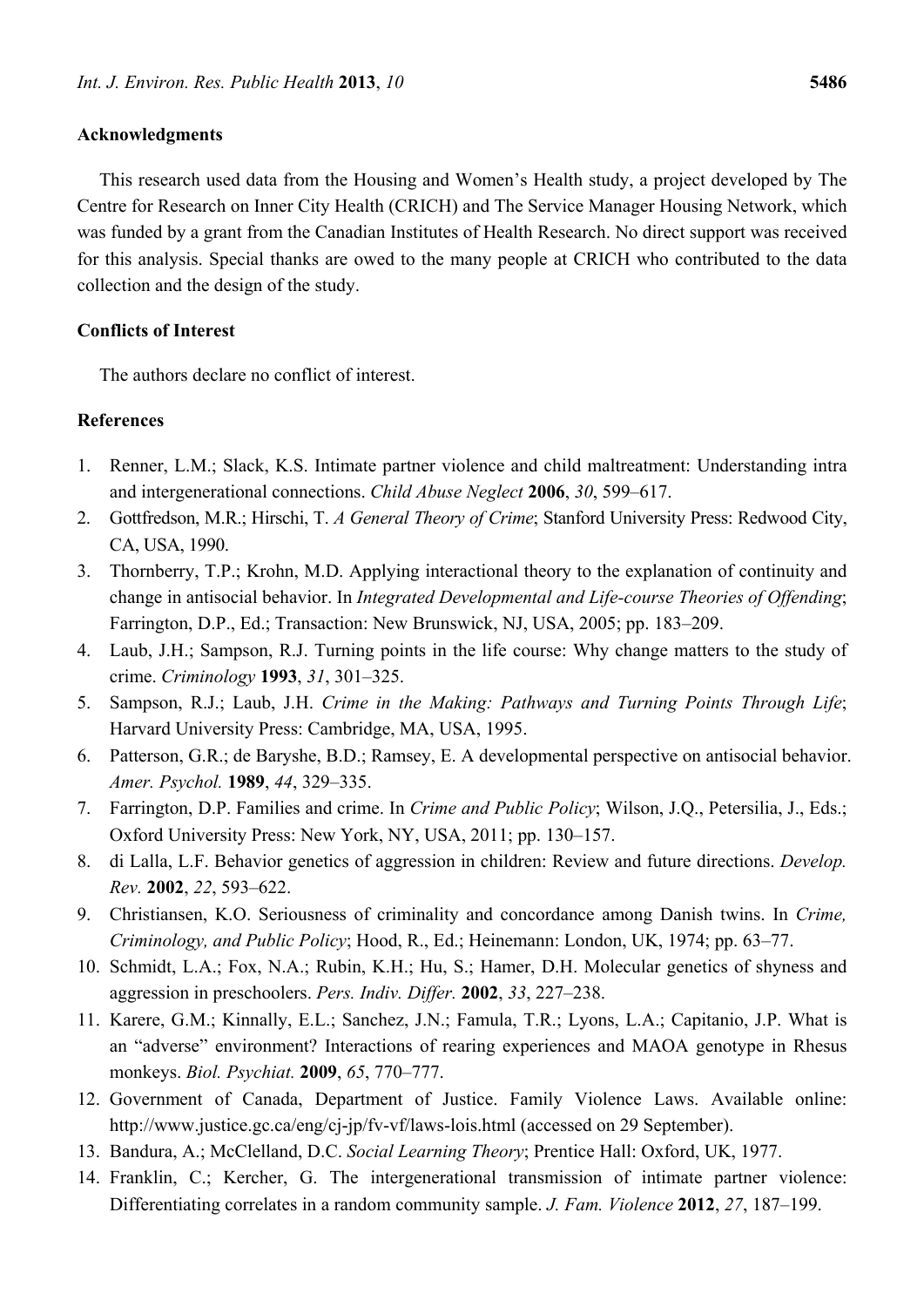- 15. Stith, S.M.; Rosen, K.H.; Middleton, K.A.; Busch, A.L.; Lundeberg, K.; Carlton, R.P. The intergenerational transmission of spouse abuse: A meta-analysis. *J. Marriage Fam.* **2000**, *62*, 640–654.
- 16. Ehrensaft, M.K.; Cohen, P.; Brown, J.; Smailes, E.; Chen, H.; Johnson, J.G. Intergenerational transmission of partner violence: A 20-year prospective study. *J. Consult. Clin. Psychol.* **2003**, *71*, doi:10.1037/0022-006X.71.4.741.
- 17. Valdez, C.; Lim, B.; Lilly, M. "It's going to make the whole tower crooked": Victimization trajectories in IPV. *J. Fam. Violence* **2013**, *28*, 131–140.
- 18. Heyman, R.E.; Slep, A.M.S. Do child abuse and interparental violence lead to adulthood family violence? *J. Marriage Fam.* **2002**, *64*, 864–870.
- 19. Clark, C.; Caldwell, T.; Power, C.; Stansfeld, S.A. Does the influence of childhood adversity on psychopathology persist across the lifecourse? A 45-year prospective epidemiologic study. *Ann. Epidemiol.* **2010**, *20*, 385–394.
- 20. Fine, A.; Kotelchuck, M. Rethinking MCH: The Life Course Model as an Organizing Framework. Available online: http://mchb.hrsa.gov/lifecourse/rethinkingmchlifecourse.pdf (accessed on 10 October 2013).
- 21. Yoshihama, M.; Hammock, A.; Horrocks, J. Intimate partner violence, welfare receipt, and health status of low-income african american women: A lifecourse analysis. *Amer. J. Commun. Psychol.*  **2006**, *37*, 95–109.
- 22. Carbone-Lopez, K.; Rennison, C.M.; Macmillan, R. The transcendence of violence across relationships: New methods for understanding men's and women's experiences of intimate partner violence across the life course. *J. Quant. Criminol.* **2012**, *28*, 319–346.
- 23. Mair, C.; Cunradi, C.B.; Todd, M. Adverse childhood experiences and intimate partner violence: Testing psychosocial mediational pathways among couples. *Ann. Epidemiol.* **2012**, *22*, 832–839.
- 24. Giordano, P.C.; Cernkovich, S.A.; Rudolph, J.L. Gender, crime, and desistance: Toward a theory of cognitive transformation. *Amer. J. Sociol.* **2002**, *107*, 990–1064.
- 25. Bronfenbrenner, U. Ecology of the family as a context for human development: Research perspectives. *Develop. Psychol.* **1986**, *22*, 723–742.
- 26. Fergusson, D.M.; Horwood, L.J. Exposure to interparental violence in childhood and psychosocial adjustment in young adulthood. *Child Abuse Neglect* **1998**, *22*, 339–357.
- 27. Banyard, V.L.; Williams, L.M.; Saunders, B.E.; Fitzgerald, M.M. The complexity of trauma types in the lives of women in families referred for family violence: Multiple mediators of mental health. *Amer. J. Orthopsychiat.* **2008**, *78*, 394–404.
- 28. Gómez, A.M. Testing the cycle of violence hypothesis: Child abuse and adolescent dating violence as predictors of intimate partner violence in young adulthood. *Youth Soc.* **2011**, *43*, 171–192.
- 29. Canadian Child Welfare Research Portal. Available online: http://cwrp.ca/child-abuse-neglect (accessed on 10 October 2013).
- 30. Daoud, N.; O'Campo, P.; Pedersen, C.; Hamilton-Wright, S.; Minh, A.; Zhang, Y.J.; Matheson, F.I. Housing stability/instability and health among women with past experiences of intimate partner violence. Violence Against Women, submitted, 2013.
- 31. Ben-Shlomo, Y.; Kuh, D. A life course approach to chronic disease epidemiology: Conceptual models, empirical challenges and interdisciplinary perspectives. *Int. J. Epidemiol.* **2002**, *31*, 285–293.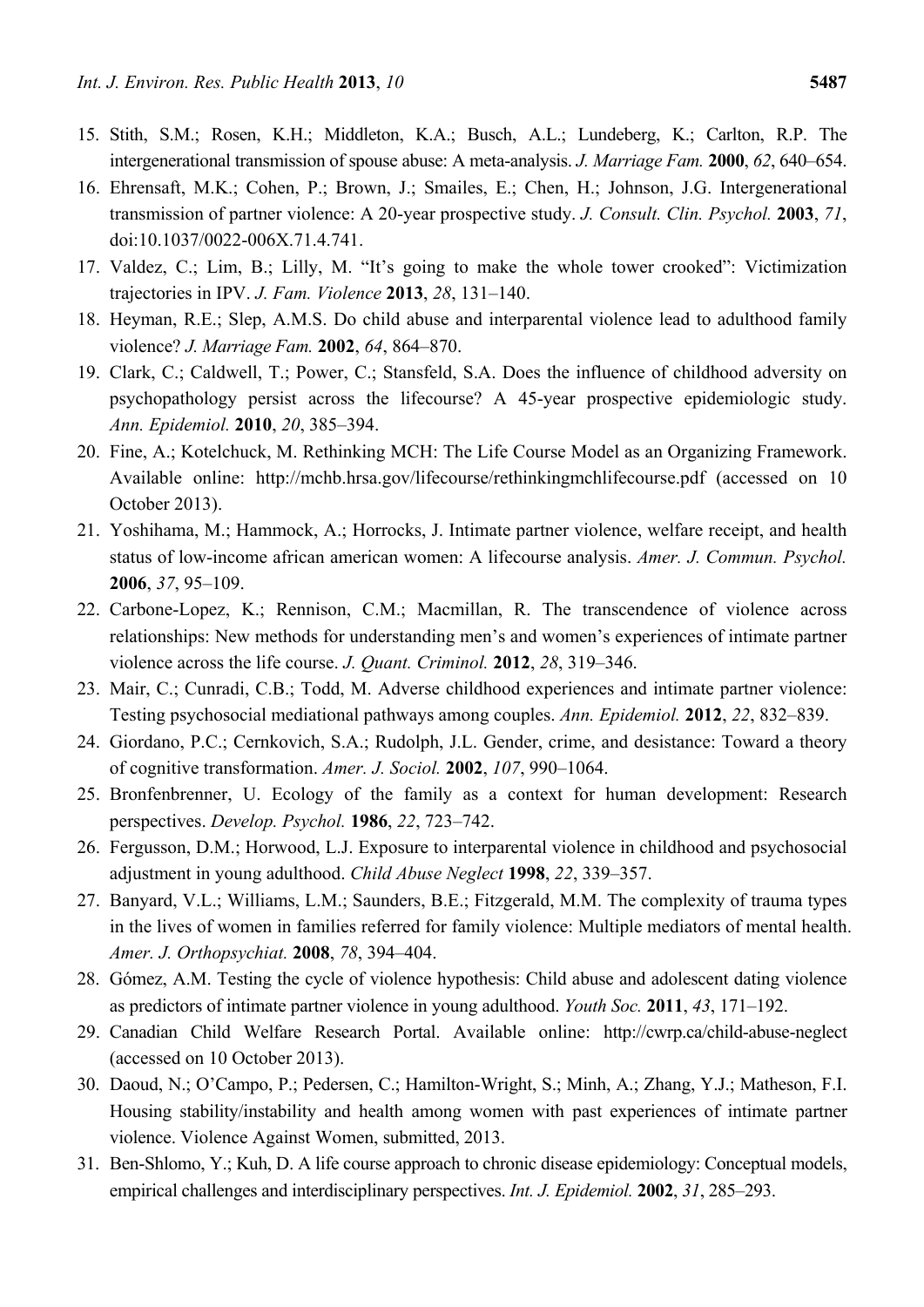- 32. Dube, S.R.; Anda, R.F.; Felitti, V.J.; Edwards, V.J.; Croft, J.B. Adverse childhood experiences and personal alcohol abuse as an adult. *Addict. Behav.* **2002**, *27*, 713–725.
- 33. Elder, G.H. The life course as developmental theory. *Child. Develop.* **1998**, *69*, 1–12.
- 34. Government of Ontario, Ministry of Children and Youth Services. *Integrated Life Course Theories*. Available online: http://www.children.gov.on.ca/htdocs/English/topics/youthandthelaw/ roots/volume5/chapter13 life theories.aspx (accessed on 10 October 2013).
- 35. Moffitt, T.E. Adolescence-limited and life-course-persistent antisocial behavior: A developmental taxonomy. *Psychol. Rev.* **1993**, *100*, 674–701.
- 36. Kendler, K.S.; Prescott, C.A.; Myers, J.; Neale, M.C. The Structure of Genetic and Environmental Risk Factors for Common Psychiatric and Substance Use Disorders in Men and Women. *Arch. Gen. Psychiat.* **2003**, *60*, 929–937.
- 37. Verdejo-García, A.; Lawrence, A.J.; Clark, L. Impulsivity as a vulnerability marker for substance-use disorders: Review of findings from high-risk research, problem gamblers and genetic association studies. *Neurosci. Biobehav. Rev.* **2008**, *32*, 777–810.
- 38. Hawkins, J.D.; Catalano, R.F.; Morrison, D.M.; O'Donnell, J.; Abbott, R.D.; Day, L.E.; Seattle, T.; Development, S.; Mccord, J.; York, N.; Press, G. The seattle social development project: Effects of the first four years on protective factors and problem behaviors. In *Preventing Antisocial Behavior: Interventions from Birth through Adolescence*; Mccord, J., Tremblay, R.E., Eds.; Guilford Publication: New York, NY, USA, 1992; pp. 139–161.
- 39. Burrow-Sanchez, J.J. Understanding adolescent substance abuse: Prevalence, risk factors, and clinical implications. *J. Couns. Develop.* **2006**, *84*, 283–290.
- 40. Stein, J.A.; Leslie, M.B.; Nyamathi, A. Relative contributions of parent substance use and childhood maltreatment to chronic homelessness, depression, and substance abuse problems among homeless women: Mediating roles of self-esteem and abuse in adulthood. *Child Abuse Neglect.* **2002**, *26*, 1011–1027.
- 41. Nair, P.; Schuler, M.E.; Black, M.M.; Kettinger, L.; Harrington, D. Cumulative environmental risk in substance abusing women: Early intervention, parenting stress, child abuse potential and child development. *Child Abuse Neglect* **2003**, *27*, 997–1017.
- 42. Wise, S. *Family Structure, Child Outcomes and Environmental Mediators: An Overview of the Development in Diverse Families Study*; Australian Institute of Family Studies: Melbourne, Australia, 2003.
- 43. Robboy, J.; Anderson, K.G. Intergenerational child abuse and coping. *J. Interpers. Violence* **2011**, *26* , 3526–3541.
- 44. Berlin, L.J.; Appleyard, K.; Dodge, K.A. Intergenerational continuity in child maltreatment: Mediating mechanisms and implications for prevention. *Child Develop.* **2011**, *82*, 162–176.
- 45. Lamela, D.; Figueiredo, B. Parents' physical victimization in childhood and current risk of child maltreatment: The mediator role of psychosomatic symptoms. *J. Psychosom. Res.* **2013**, *75*, 178–183.
- 46. Dube, S.R.; Felitti, V.J.; Dong, M.; Chapman, D.P.; Giles, W.H.; Anda, R.F. Childhood abuse, neglect, and household dysfunction and the risk of illicit drug use: The adverse childhood experiences study. *Pediatrics* **2003**, *111*, 564–572.